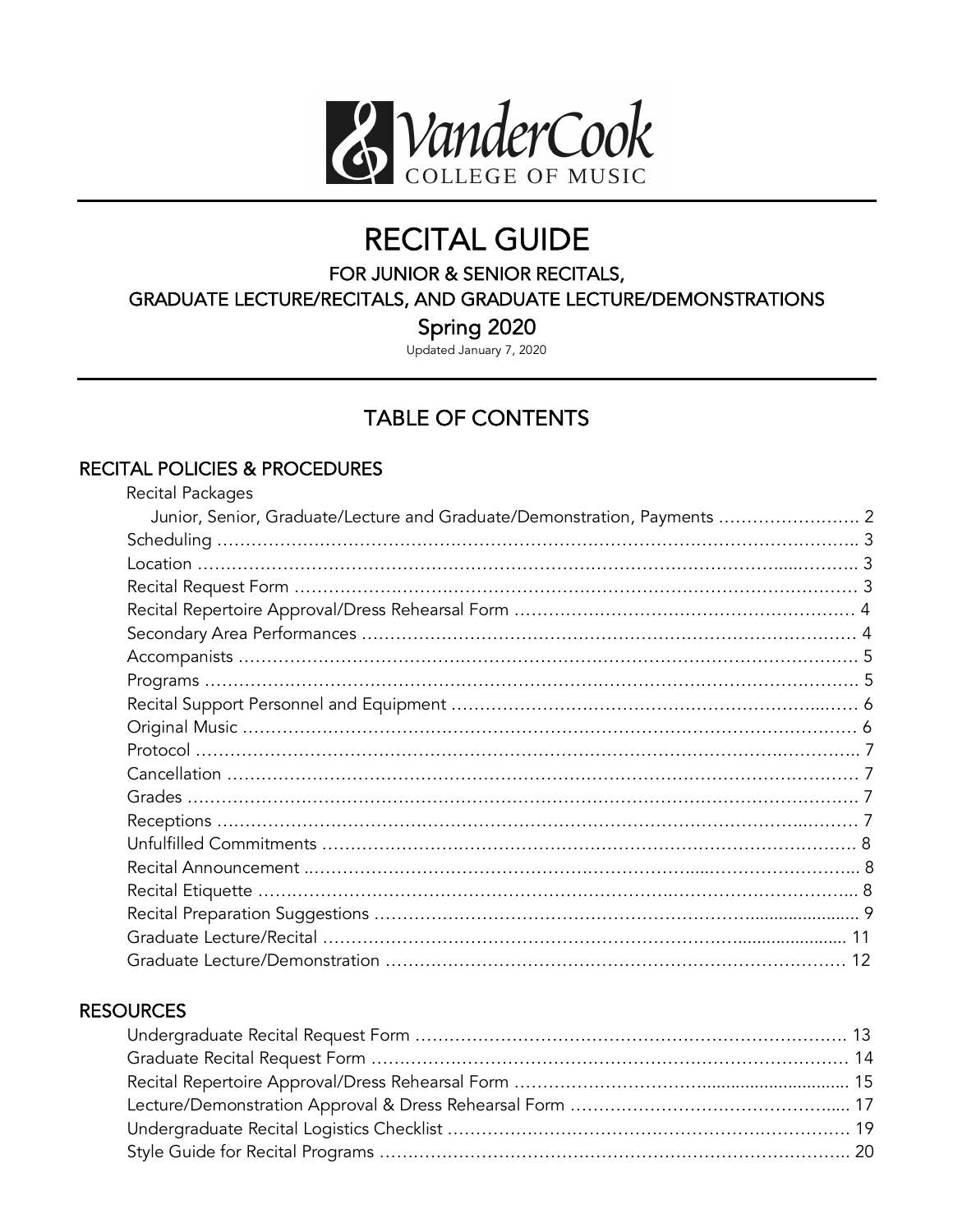# RECITAL POLICIES & PROCEDURES

Presenting a recital involves careful planning and coordination of many different factors. It is essential that all students and applied faculty follow the policies and procedures outlined in this *Guide*.

## RECITAL PACKAGES

VCM recital packages are designed to assist students in the successful completion of a degree-required recital. A recital package includes: a VanderCook artist-faculty accompanist at a reasonable rate for a set number of rehearsal times; an audio-visual recording of the recital; and 50 official VanderCook recital programs. Recital package fees will be added to the recitalist's tuition bill. A current list of these fees can be found at http://www.vandercook.edu/assets/1/7/2019-20\_Tuition\_\_\_Fees\_-\_Final.pdf

#### Junior Recital

- 1. VanderCook Accompanist
	- 1 read-through
	- 2 one-hour rehearsals (at least one of which should include the instructor)
	- 1 dress rehearsal (which must include the instructor)
	- 1 performance (which must be attended by the instructor)
- 2. Recording audio-visual copy for the recitalist
- 3. Program layout, design and 50 copies for distribution

#### Senior Recital

- 1. VanderCook Accompanist
	- 1 read-through
	- 3 one-hour rehearsals (at least one of which should include the instructor)
	- 1 dress rehearsal (which must include the instructor)
	- 1 performance (which must be attended by the instructor)
- 2. Recording audio-visual copy for the recitalist
- 3. Program layout, design and 50 copies for distribution

#### Graduate Lecture/Recital and Lecture/Demonstration\*

- 1. VanderCook Accompanist
	- 1 read-through
	- 3 one-hour rehearsals (at least one of which should include the instructor)
	- 1 dress rehearsal (which must include the instructor)
	- 1 performance (which must be attended by the instructor)
- 2. Recording audio-visual copy for the recitalist
- 3. Program layout, design and 50 copies for distribution

\*Note that due to the nature of a Lecture/Demonstration, the accompanist portion of the package is not typically needed.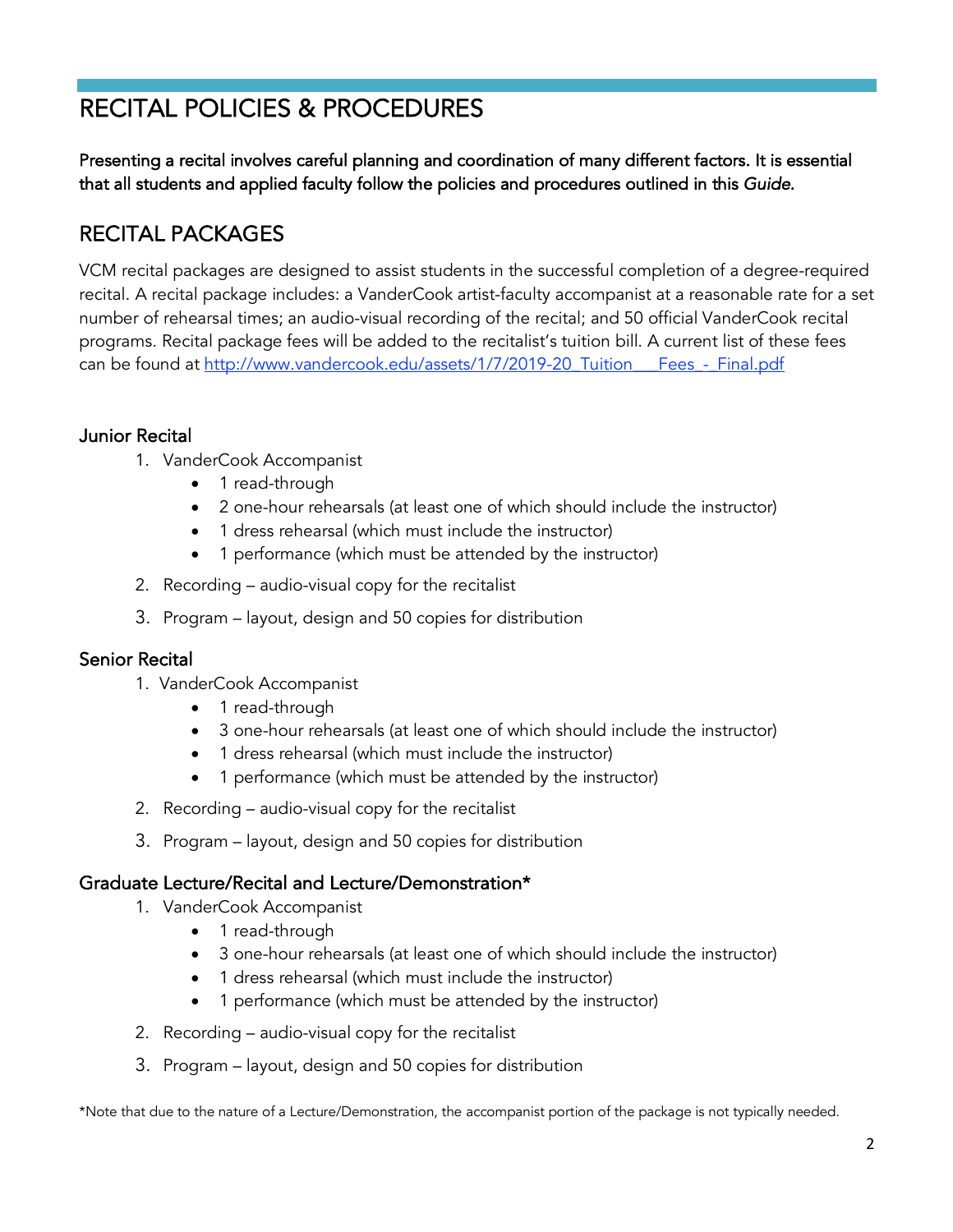#### **Payments**

The accompanist will be paid at the end of the semester after all required information has been submitted to the director of applied studies and the Business Office. If the accompanist performs less than half of the recital, the accompanist will offer half of the stated rehearsal time for each package and receive half of the accompanist's portion of the recital fee; the student will receive a refund of the remaining half of the accompanist's portion of the recital fee. Students performing recitals that do not require an accompanist (e. g., guitar, piano) or who use an approved outside accompanist will receive a refund of the accompanist's portion of the recital fee.

If a student fails to perform the recital during the semester assigned, the recital fee may be forfeited.

#### SCHEDULING

- a. Undergraduate recitals are scheduled during the fall and spring semesters only. An approved list of possible dates and times will be presented to recitalists at the beginning of each semester for use in completion of the Recital Request Form. Recitals must occur on approved dates in order to be considered for credit and must be completed prior to the start of the student teaching semester.
- b. Graduate Lecture/Recitals and Lecture/Demonstrations are scheduled on the first four Thursday evenings (7:00 pm) of the six-week summer session. Students may request a particular Thursday using the Graduate Recital Request Form.
- c. All dress rehearsals are scheduled with a front office building manager using the Recital Repertoire Approval/Dress Rehearsal Form.

## LOCATION

Recitals are normally held in Room Q120 of the 3125 building. The use of other locations must be indicated on the Recital Request Form and approved by both the director of applied studies and the student's applied teacher.

#### RECITAL REQUEST FORM

- a. The Recital Request Form can be obtained from the VanderCook website or the director of applied studies. Because a recitalist's applied instructor/advisor is required to attend the recital, it is important to choose a date that is possible for the teacher, as well as all other participants.
- b. Since Recital Request Forms will be processed on a first come, first served basis, it is to the recitalist's advantage to complete the request as soon as possible after the List of Possible Recital Dates is released. However, the Recital Request Form must be fully completed and submitted to the director of applied studies no later than Friday, January 24, 2020. If this deadline is not met, the recitalist's grade will be lowered. The recitalist may also be assigned a date or be denied permission to perform the recital during the semester.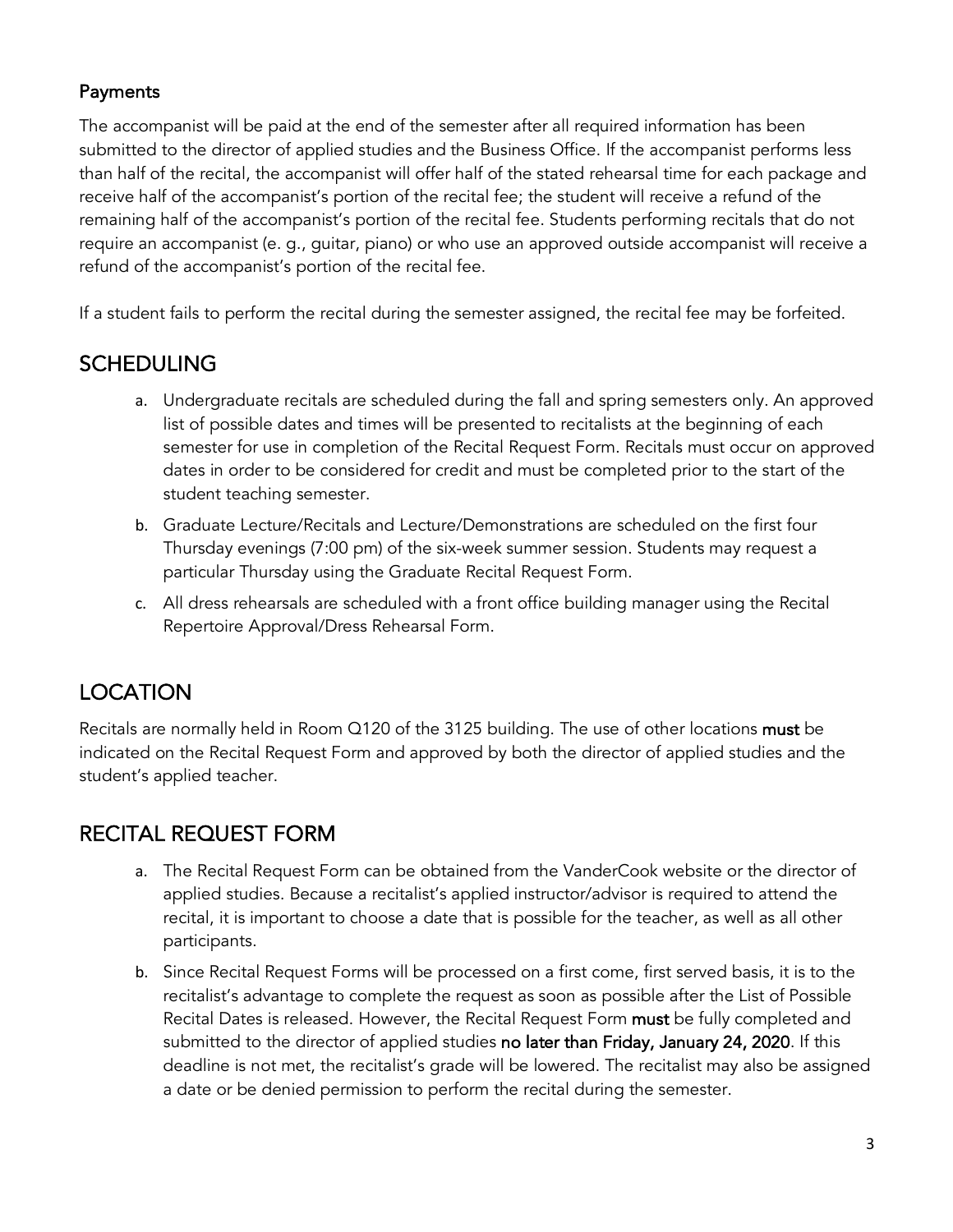c. Graduate students must complete a pre-recital audition the summer before they intend to present a Lecture/Recital and must study their major instrument at VanderCook for two summer residency semesters. The student's applied teacher and project advisor must be in attendance at the Lecture/Recital or Lecture/Demonstration. Please refer to the guidelines governing the scholarly paper that must accompany the Lecture/Recital and Lecture/Demonstration.

#### RECITAL REPERTOIRE APPROVAL/DRESS REHEARSAL FORM

- a. The Recital Repertoire Approval/Dress Rehearsal Form can be obtained from the VanderCook website or the director of applied studies. This form outlines the recitalist's proposed repertoire, lists the approved dress rehearsal time, and provides a forum for the student's teacher(s) to certify that the student is on track to successfully perform the recital and that the length of the student's program falls within the appropriate time frame.
- b. The allowed recital repertoire time frames are:
	- Junior Recitals 15 to 20 minutes of music (of which a maximum of 5 minutes may be in a secondary area)
	- Senior Recitals 30 to 45 minutes of music (of which a maximum of 10 minutes may be in a secondary area)
	- Graduate Recitals a minimum of 55 minutes of music, but not to exceed 90 minutes including lecture
- **c.** This form must be fully completed and submitted to the director of applied studies no later than Friday, February 7, 2020. If this deadline is not met, the recitalist's grade will be lowered.
- d. By signing the Recital Repertoire Approval Form, the teacher(s) has/have indicated that the student is on track regarding the amount and quality of material. If the applied teacher has concerns as to the student's ability to perform a passing recital, the approval sheet should not be signed. The student can appeal this decision to the appropriate dean. If this decision is not appealed or is not overturned, the student risks receiving an F for the course, and would need to re-enroll in applied lessons/recital credit during the next semester.

#### SECONDARY AREA PERFORMANCES (UNDERGRADUATES ONLY)

- a. Students wishing to perform on a secondary instrument or voice must have written permission from the VanderCook applied faculty member in that area on the Recital Request Form. It is the secondary applied teacher's responsibility to ensure that the student has the proposed selection(s) prepared to an acceptable level. The secondary applied teacher is encouraged to attend the dress rehearsal and the recital.
- b. The major applied teacher and the director of applied studies have final approval for all selections on the recital program. They may request to hear the selections in the secondary area before granting final approval of the entire program.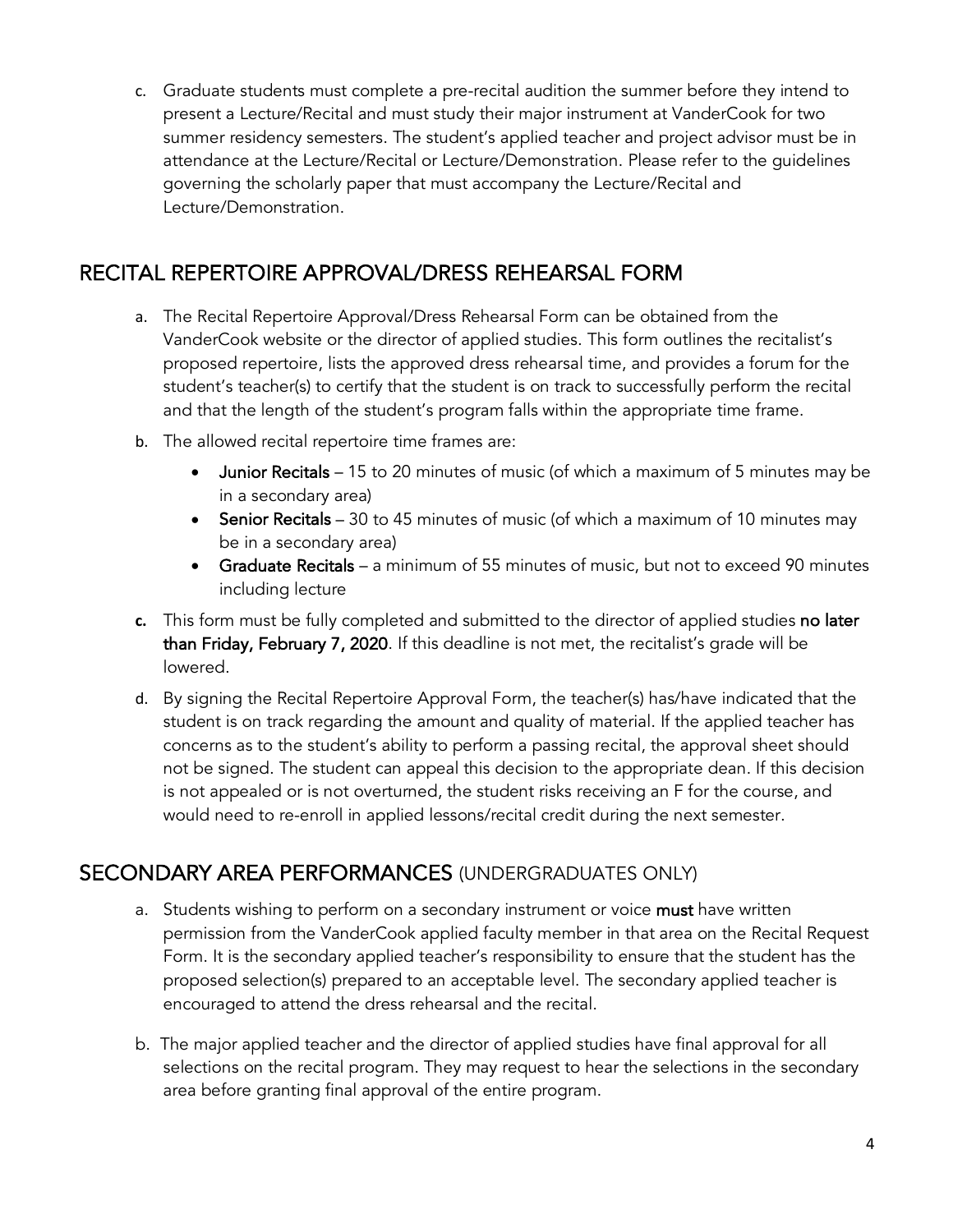- c. Students wishing to perform on a secondary instrument or voice must have studied that area while at VanderCook. Students are strongly encouraged to study in the secondary area during the semester of their recital. If, for any reason, this is not the case, the student must obtain approval from the director of applied studies in addition to the applied teacher in that secondary area.
- d. The secondary instrument portion of a recital should be no more than 5 minutes for Junior Recitals or 10 minutes for Senior Recitals.
- e. Failure to follow these policies may warrant a failing grade for the entire recital. Specific questions should be addressed to the director of applied studies.

## ACCOMPANISTS

- a. All accompanists must be approved by the director of applied studies and the applied teacher.
- b. Students are strongly encouraged to collaborate with a member of VanderCook's piano faculty in order to assure that all rehearsals outlined in the various recital packages are offered by highly qualified, artist-level pianists.
- c. If, however, a student wishes to use an outside accompanist, the student must submit a written request to the director of applied studies outlining the reason for the request and the credentials of the proposed accompanist. The student will then be informed regarding the result of the request within one week. The recitalist and the accompanist should be prepared to rehearse with and/or perform for the applied teacher. Failure to do so may result in not being allowed to perform the recital. Substandard accompaniment will reflect on the student's overall grade. VanderCook cannot guarantee that all rehearsals of the recital package are met when using an accompanist from outside the VanderCook piano faculty.

## PROGRAMS

- a. The recitalist (in consultation with their applied instructor) is responsible for submitting complete program information to the director of applied studies no later than 21 days prior to the recital date. If this deadline is not met, the recitalist's grade will be lowered. All program information must be submitted using the VanderCook Program Template (available from the director of applied studies) and must conform to the VanderCook Recital Program Style Sheet.
- b. A proof copy of the program will be forwarded to the applied teacher and the recitalist. It is the responsibility of each of these parties to carefully review the proof, legibly correct any mistakes, and return the proof to the director of applied studies in a timely manner.
- c. Fifty programs will be printed for each recital. Student may request additional programs at their own expense (25¢ per copy).
- d. If the recitalist would like any other printed information to be available for the recital (i.e. program notes), it is the recitalist's responsibility to type, copy, and distribute this additional material. It is recommended that handouts be the same size as the program, but they may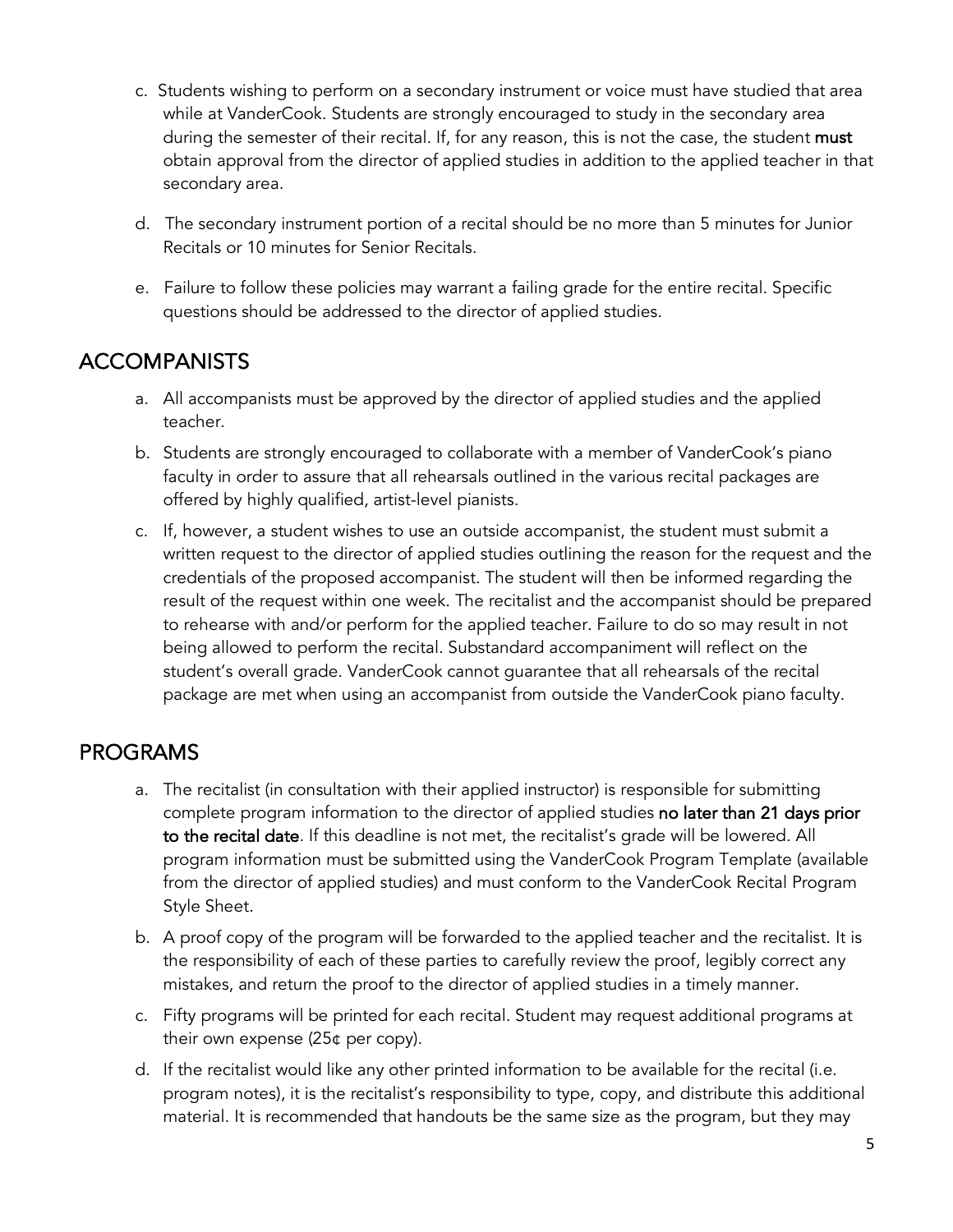not exceed letter size. It is the responsibility of the recitalist and applied teacher to produce well-written, professional looking documents. Vocalists must provide side-by-side translations of all songs not performed in English.

- e. It is common to place programs on a music stand located by the door of the recital hall so audience members may pick one up as they enter.
- f. All programs for recitals not associated with a VanderCook recital package will be the responsibility of the student.
- g. Programs for all non-degree recitals (PMA, SAI, students performing without applied faculty help/consent) will be the responsibility of the students involved.
- h. A copy of each recitalist's program will be submitted by the director of applied studies to the appropriate dean for inclusion in the recitalist's personal file. It is recommended that recitalists retain several copies for their records and professional teaching portfolio.

## RECITAL SUPPORT PERSONNEL AND EQUIPMENT

- a. It is the recitalist's responsibility to enlist a minimum of two people to serve as support personnel: a set-up person and a door person.
- b. The set-up person will oversee the recital hall and stage set-up. It is recommended that assistants also be recruited to help the set-up person.
- c. The door person is responsible for checking out recital keys from the receptionist at the 3140 S. Federal Street building, placing signs, and opening the large overhead door.
- d. The names of the set-up person and door person are to be provided to the director of applied studies at least 14 days prior to the recital. If this deadline is not met, the recital grade will be lowered.
- d. It is the recitalist's responsibility to check with the accompanist regarding the need for a page-turner and secure one if necessary. The page-turner should be part of the dress rehearsal as well as the performance.
- e. A recital manager who is hired by the college will produce an audio-visual recording of the recital. This recording will be made available to the recitalist.
- f. Any special audio-visual requests or additional equipment needs should be noted on the Recital Repertoire Approval/Dress Rehearsal Form or submitted in writing to the director of operations and the director of applied studies at least 14 days prior to the dress rehearsal and/or performance.

## ORIGINAL MUSIC

Original music must be in the possession of the recitalist at the time of the performance. Any exceptions must be approved by both the director of applied studies and the applied teacher. Failure to have original music may result in a failing grade for the recital.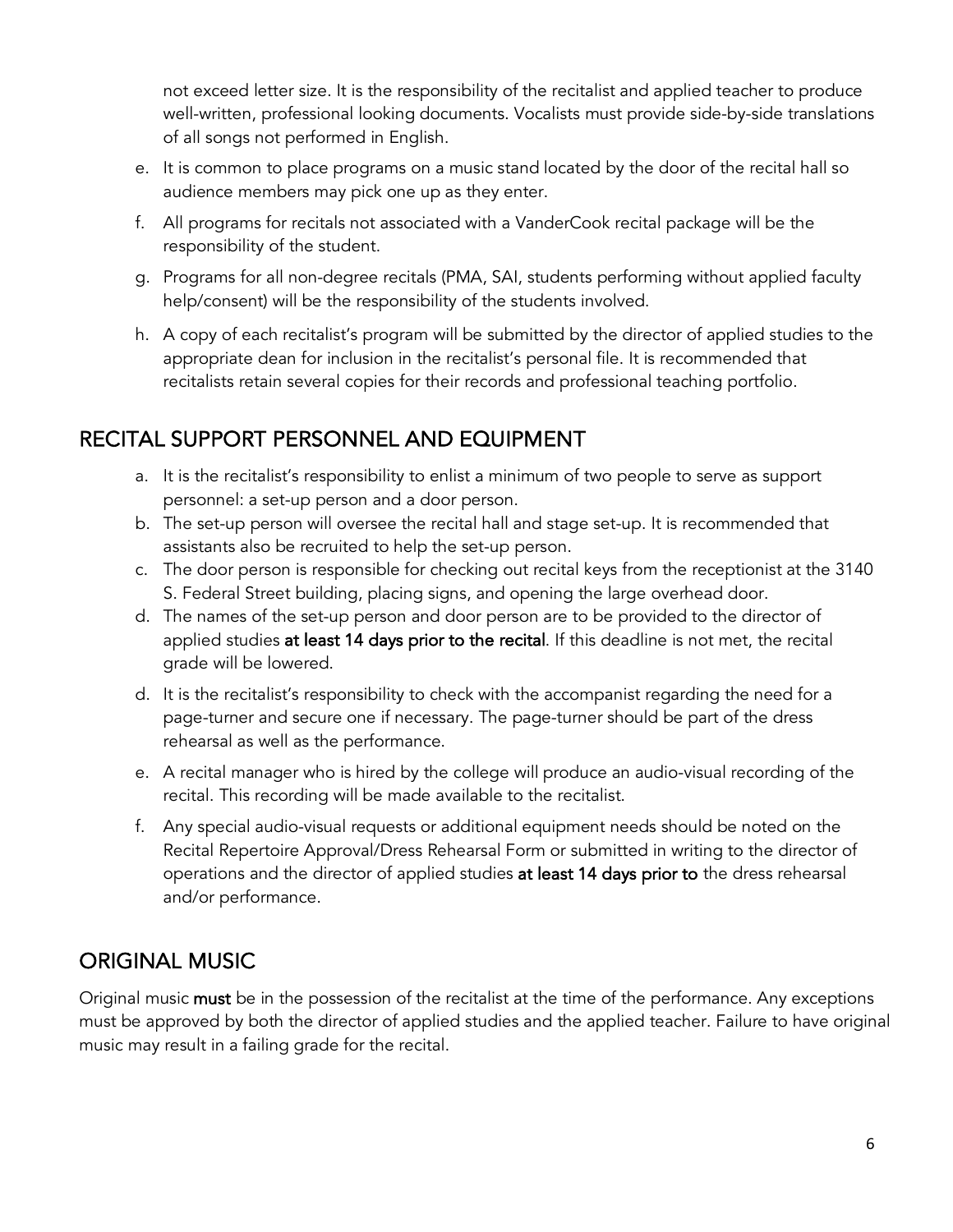## **PROTOCOL**

- a. Any unprofessional behavior or questionable actions will be taken under review by the appropriate dean, director of applied studies, and applied teacher and may result in disciplinary action. This action may include assigning a failing grade for the recital and/or suspension from the college.
- b. Unprofessional behaviors may include, but are not limited to:
	- Failure to properly prepare the recital hall
	- Inappropriate attire or behavior during a performance (see *Recital Etiquette* below)
	- Indecorous or slipshod recital remarks and those that deviate from the recitalist's approved draft

## **CANCELLATION**

In the event of a family emergency or serious illness, the recitalist may request to postpone the recital. It is the recitalist's responsibility to notify the director of applied studies, the teacher, accompanist, and other performers as soon as the issue occurs. If a student cancels a recital due to lack of preparation, the student will receive a failing grade.

## GRADES

- a. Recital grades are calculated as a part of the regular semester applied music grade (see the *Student Handbook* for more information). The overall grade for the recital is the responsibility of the applied teacher who must attend the recital. If the student wishes to appeal the teacher's grade, a committee will be formed by the director of applied studies and dean to review the recital recording. The student will be notified, in writing, of the result of the appeal within one week of the committee's decision.
- b. Faculty members attending the recital will offer comments on the Performance Assessment Form. The director of applied studies will submit these original forms to the appropriate dean for the student's personal file; copies of the forms will be given to the student's applied teacher who will discuss them with the student.
- c. It is recommended that the recitalist listen to the recording of the recital and complete a selfassessment using the Performance Assessment Form. The recitalist should continue to attend applied lessons after the recital has been completed.
- d. Grades for Graduate Lecture/Recitals or Lecture/Demonstrations will be posted on the Master's Project Form completed by the student's advisor. Lecture/Recital and Lecture/Demonstration grades take into account both the performance and the student's written paper presented at the Master's Project Poster Session.

## RECEPTIONS

Though not required, it is common practice to hold a reception following a recital. If you choose to hold a reception, observe the following guidelines: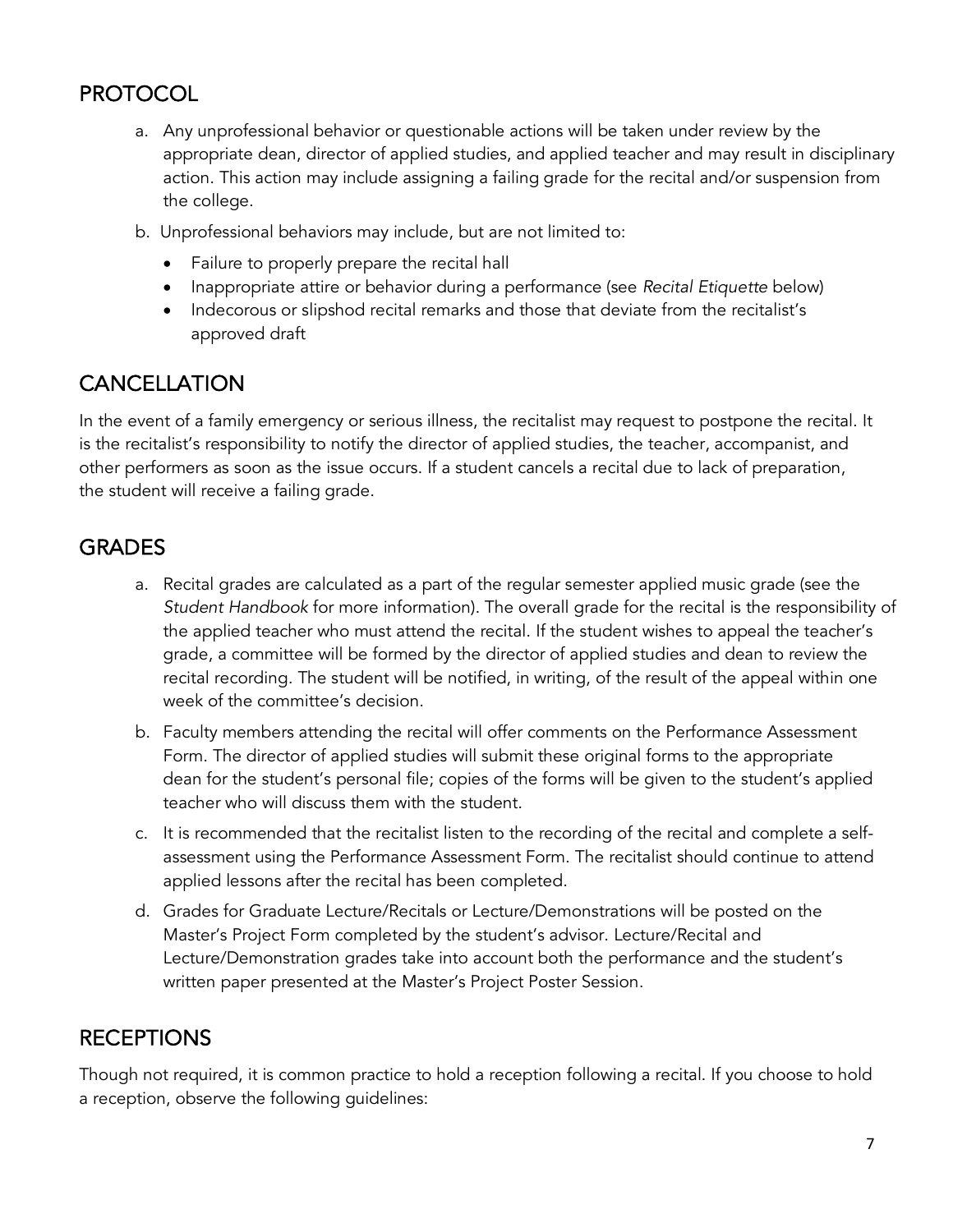- a. All receptions are to be held in the great hall of the 3125 building. Under no circumstance may a reception be held in a classroom or rehearsal area. In addition, the kitchen adjacent to Q120 is not to be used for storage of reception items, or as a lounge area during the recital.
- b. Students assume all responsibility for cleaning up following the reception and must provide their own trash bags. All spills, stains, etc., must be completely cleaned. Once all garbage from the reception has been collected, it is to be disposed of in the dumpster located near the loading dock of the 3140 building.
- c. Alcoholic drinks are not permitted under any circumstances.
- d. The recitalist is responsible for bringing all items needed for the reception, including tablecloths, serving plates, utensils, napkins, decorative items, garbage bags and other supplies needed for clean-up.
- e. A \$50.00 custodial fee will be assessed if the area is not cleaned up properly, or if garbage is not disposed of properly (i.e., removed from the building and placed in the dumpster).

## UNFULFILLED COMMITMENTS

Unfulfilled commitments, including return of music to the library and/or applied teacher, will cause the recitalist's grade to be withheld. Approval of the appropriate dean, director of applied studies, and applied teacher(s) will be required to reinstate the recital grade.

## RECITAL ANNOUNCEMENT

The following paragraph should be read/recited by the recital set-up person at the beginning of each program:

"Good evening/afternoon. Welcome to VanderCook College of Music. As a courtesy to all here, especially the performers, please silence all electronic devices, and refrain from using flash photography. If you have a child who finds it difficult to remain quiet, we ask that you sit near an exit. On behalf of the college and today's recitalist(s) \_\_\_\_\_\_\_\_\_\_\_\_\_\_\_\_\_\_\_\_\_\_\_\_\_\_\_\_\_\_, I thank you for attending and hope you enjoy the performance."

## RECITAL ETIQUETTE

- 1. The recitalist is responsible for hanging and removing posters about the recital. Posters should be in good taste and look professional. All posters must be approved by the appropriate dean before they are posted.
- 2. The recitalist should secure a page-turner (if needed) for the accompanist well in advance of the recital date. A set-up person and a door person will also be needed.
- 3. The recitalist should dress appropriately. A recital is an important event and the clothing worn should be a reflection of this. The recitalist's attire should enhance the audience's experience of the music, rather than detract from it. Clothes that are ill fitting, wrinkled, or overly revealing, demonstrate a lack of respect for the music and the audience. It may be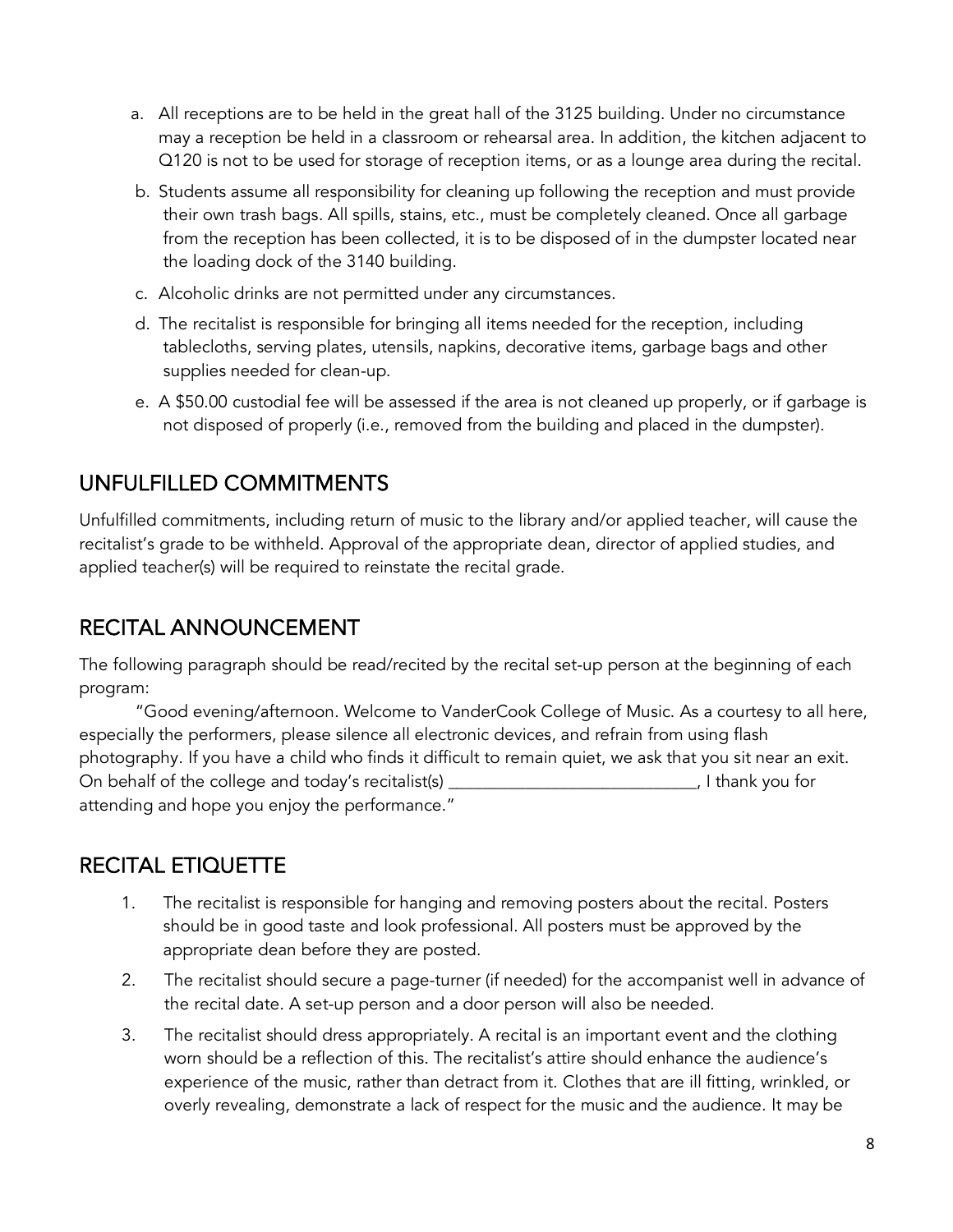helpful to perform the dress rehearsal in full concert attire to assure that you have the flexibility and comfort needed. All performance details, including hairstyle, shoes, and jewelry, should be carefully planned.

- 4. The recitalist should maintain a formal recital attitude at all times when in the public eye, even when not actually performing. The audience never needs to know what you thought of your performance; save those thoughts and comments for when you are away from the event. Body language speaks as loudly as words; recitalists are advised to be aware of their facial expression, movements, and posture at all times.
- 5. The recital must start and end on time. It is not only professional to do so, but it is a courtesy to the audience members who have taken the time to support you. Recitals may occur backto-back and so require everyone to keep within the allotted time.
- 6. Bow when you first arrive on stage if the audience is still clapping. At the end of a piece, bow and acknowledge your accompanist. The bow should be slow and sincere. Your head should be down (looking at the floor) and your feet should be close together.
- 7. Check your tuning briefly before you start (and in between pieces if you feel you need to reassess).
- 8. At the end of the program, it is acceptable to express a few words of thanks to your applied teacher as well as your accompanist. If you plan to offer concluding remarks, you must submit them in written or audio form to the director of applied studies at least 14 days prior to your recital. If this deadline is not met (or if the remarks given at the recital deviate in spirit from the approved draft), the recitalist's grade will be lowered. Remarks are considered a part of the recital presentation and should be presented with a high degree of professionalism.
- 9. The soloist is always the first person on, and the first person to leave, the stage.
- 10. At the end of the program, be prepared to come back immediately to accept the applause of your audience.
- 11. Write thank you notes to all who helped you.

#### RECITAL PREPARATION SUGGESTIONS

- 1. Develop a habit of recording yourself as you prepare for the recital. This can be a powerful self-assessment tool to help guide your practice and polish your musical interpretation.
- 2. Practice with a metronome. The understanding of a solid beat will help your rhythms "groove." For variety, try making the metronome clicks occur on the off-beats. Another good strategy is to set the metronome to various subdivisions.
- 3. Carefully plan what you want to achieve during every practice session. Working on a given phrase repeatedly in depth may allow you to gain a better grasp on the technical demands and style of a whole section or even the entire piece.
- 4. Take the time to have several pre-performances. Play for anyone who will listen. This will allow you to catch any mistakes before your recital. Students are strongly encouraged to present their recital program in schools, churches, senior centers, etc.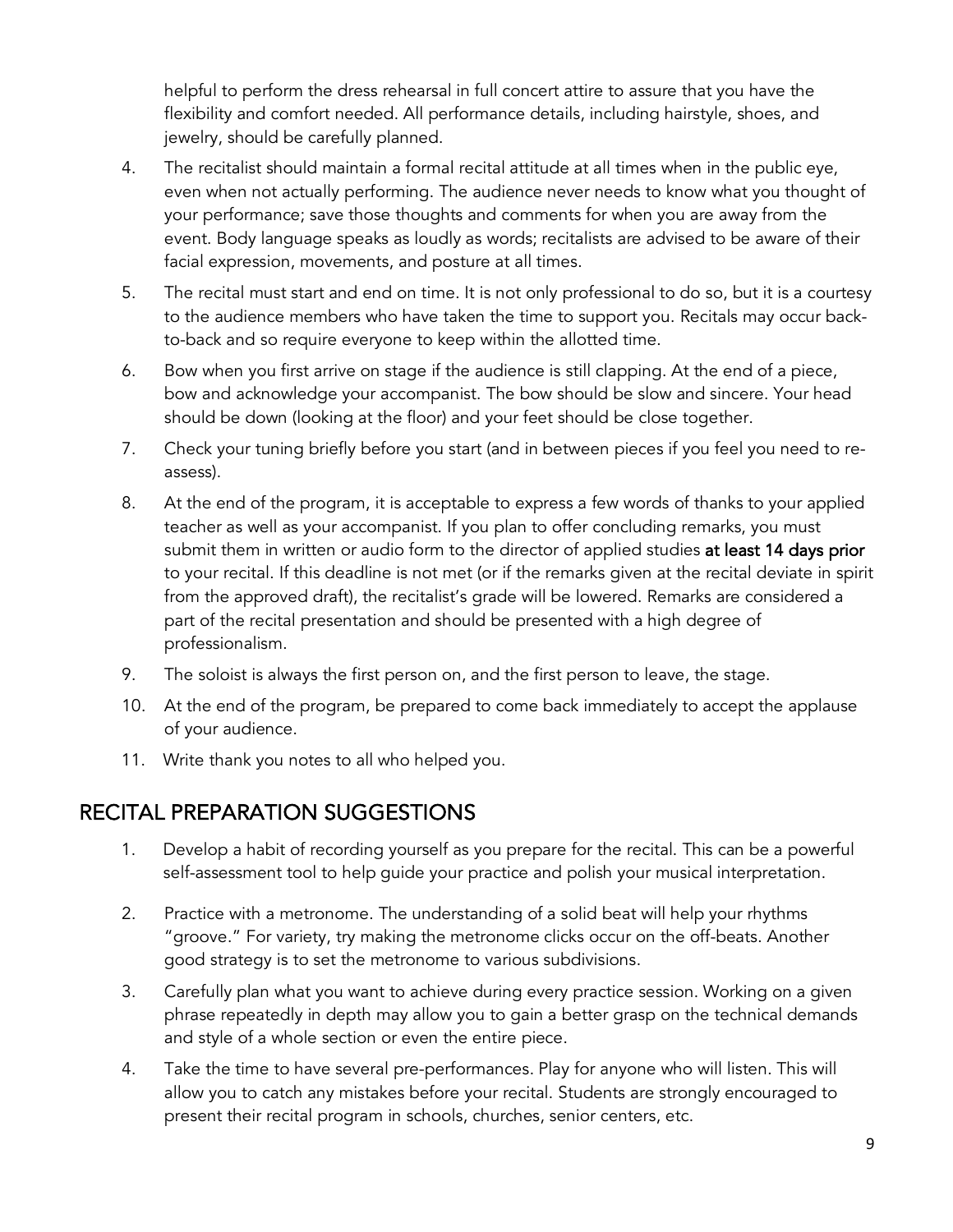- 5. Project yourself into the recital situation when you are practicing—visualize the audience, imagine the setting, etc. Practice walking on/off stage, bowing, etc.
- 6. Practice with the lighting that you intend to use. Remember that this can affect pitch, reading ability, etc.
- 7. Make sure the accompanist and any other collaborators are set up in the same proximity during each rehearsal so that you can effectively practice your non-verbal communication.
- 8. Be aware that as the recitalist you control the tempo. Therefore practice cueing (subtly) so that it will be easier for you to set the desired tempo even if you are nervous. It is preferable to choose a slower overall tempo than to have to slow down for challenging technical passages. A good way to establish a tempo is to sing the most difficult section of a piece in your head before you begin.
- 9. Take a few moments before you perform the first note to "compose" yourself. Remind yourself about the mood you want to achieve.
- 10. When selecting a program, it is suggested that you draw on a variety of musical styles and genres (baroque, classical, romantic, impressionistic, 20<sup>th</sup> century, etc.). Not only will your audience respond better to a diverse program, but you will also be learning more about the subtleties of various styles. Your applied teacher will help with this process.
- 11. Also, as you select your program, take endurance into account. A secondary instrument could provide a well-needed break.
- 12. Think through the flow of your program so that you can get a feel for the progression of pieces that the audience will experience. Ask yourself, "If I were paying to hear this program, would I leave satisfied?"
- 13. Use original sheet music whenever possible and take page-turns into account. You may want to tape a photocopied page onto the music so that a page turn is not distracting.
- 14. Place the music stand so that the audience can see you and your instrument. You should also practice with the stand in this position.
- 15. If water is necessary, it should be in an inconspicuous sealed container. Sport containers are not recommended; open glasses and cups are prohibited.
- 16. Check your tuning with the piano prior to the start of your program so that you know what to expect. Re-tune briefly when you go on stage. Use your tuning notes to warm up, tune, and relax.
- 17. Make sure that items stored outside of the recital hall are secure. Instruments, purses, cell phones, iPads, etc., should not be left unattended outside of the recital hall while you are performing.
- 18. Composers' birth and/or death years are required for your program. If the composer is still alive, then the publisher and/or school will most likely have their biographical information. Other good sources for this information are the Ruppel Library or:

www.naxosmusiclibrary.com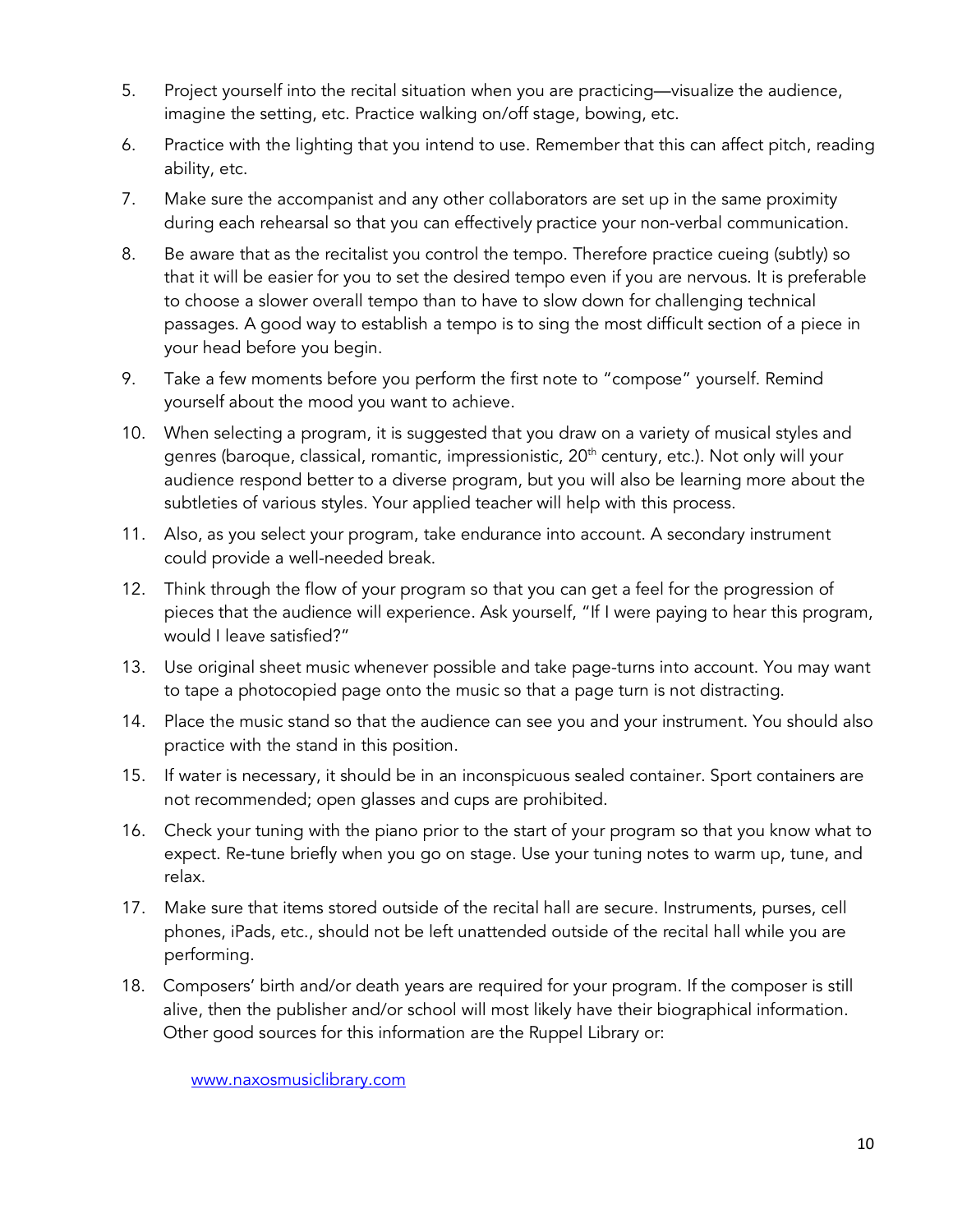#### www.grovemusic.com/

ASCAP Biographical Dictionary, 4<sup>th</sup> edition (call number: REF ML 106.U3A5 1980)

International Who's Who in Classical Music (call number: REF ML 105.158C5 2002)

Heritage Encyclopedia of Band Music, 4<sup>th</sup> edition (call number: REF ML 102.B35R4 2005 – electronic resource)

International Dictionary of Black Composers (call number: REF ML 105.158 1999)

International Encyclopedia of Women Composers (call number: REF ML 390.C678)

Baker's Biographical Dictionary (call number: REF ML 105.B35 2001)

Subject-specific resources such as: Percussion Solo Literature

#### Graduate Lecture/Recital (GRADUATE STUDENTS ONLY)

All Lecture/Recitals are expected to meet standards of graduate-level scholarship and musicianship on the student's major instrument or voice. Permission from the applied instructor and the director of applied studies is required. Graduate students must complete a pre-recital audition for permission to perform a Lecture/Recital and must study their major instrument for two residency semesters.

The graduate Lecture/Recital should consist of a 55-minute recital accompanied by oral program notes researched by the recitalist. The Lecture/Recital should not exceed 90 minutes. Lecture/Recitals may be performed on the student's major instrument or voice, on a variety of instruments, as the conductor of an ensemble, or as the composer or arranger of music performed under his or her supervision.

A scholarly, referenced paper must be prepared and should include extensive research on the composers, events surrounding the writing of the music, analyses of each piece, suggestions for teaching the selections being performed, or any other type of information deemed appropriate. Written and oral program notes should be prepared from this paper. The exact format of the recital is determined by the student in consultation with the advisor.

Students who complete a graduate Lecture/Recital must present a summary of their research during the annual presentation of Master's Projects. In addition, the paper should be submitted for possible inclusion in the annual *Master's Project Collection*. Students are required to adhere to all timelines and structural guidelines for Master's Projects.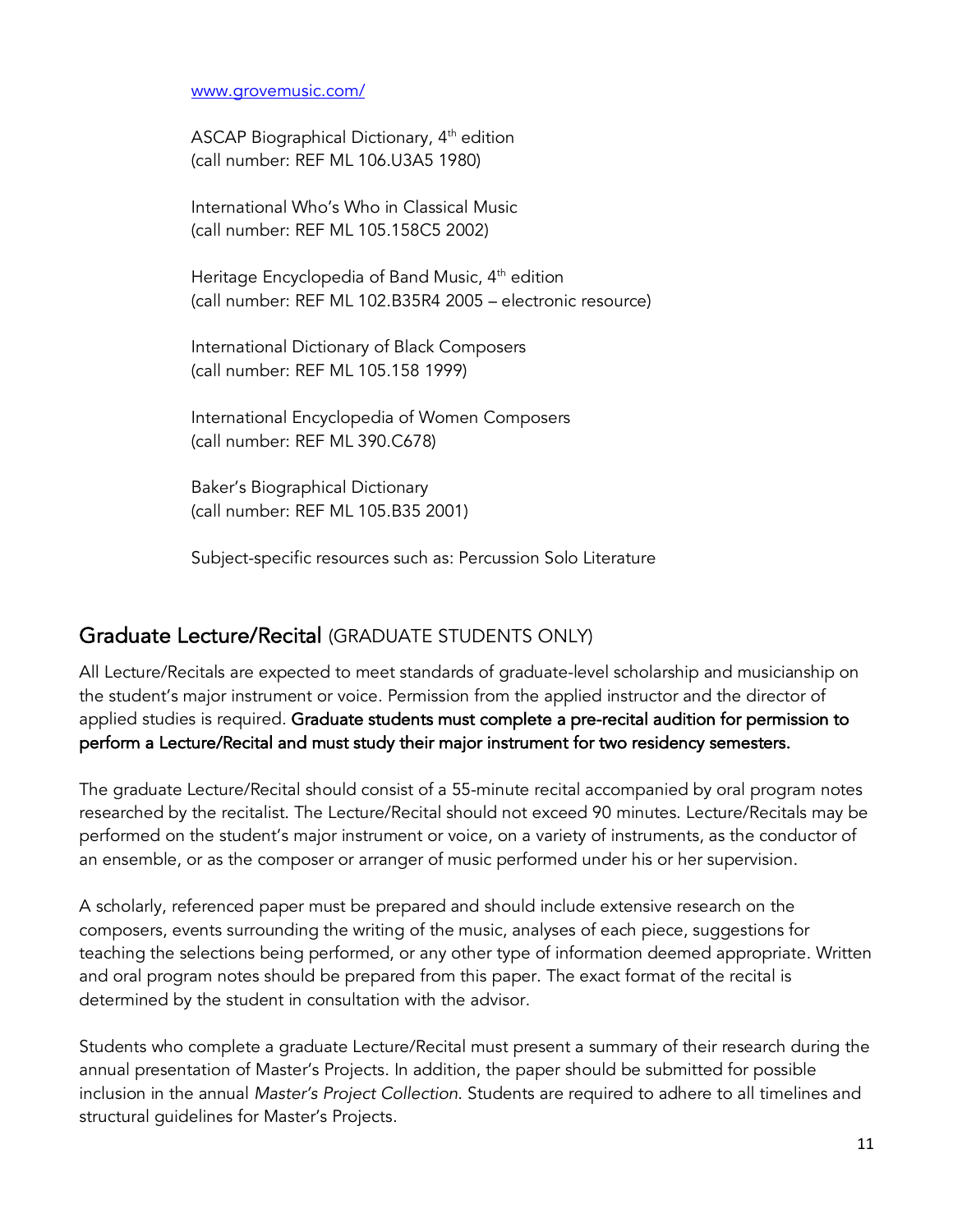Students should register for the graduate Lecture/Recital using the Graduate Registration Form. A limit of four Lecture/Recitals or Lecture/Demonstrations will be accepted for any summer session. Students should submit their request as part of the Master's Project process.

#### Graduate Lecture/Demonstration (GRADUATE STUDENTS ONLY)

The Lecture/Demonstration is an opportunity to share special subject matter with an audience in a teaching-oriented atmosphere. Topics may include comparing and contrasting musical styles, teaching jazz improvisation, ethnic instruments and musical styles, music or music education software, teaching methodologies or curricula, or other subjects appropriate for this format.

The presentation must be at least 60 minutes (not including intermission) and no more than 90 minutes including intermission, with the time being divided appropriately between lecture and demonstration. Performers may include the Lecture/Demonstration presenter, guest soloists, ensemble participants, or student groups. Audience participation may be encouraged.

A scholarly, referenced paper must be prepared according to the guidelines provided for the Master's Project. Written and oral program notes should be prepared from this paper. The Lecture/Demonstration program must accompany the paper.

Students who complete a Lecture/Demonstration must present a summary of their research during the annual poster session. In addition, the paper should be submitted for possible inclusion in the annual *Master's Project Collection*. An audition for permission to present a Lecture/Demonstration is not required.

A limit of four Lecture/Recitals or Lecture/Demonstrations will be accepted for any summer session. Students should submit their request as part of the Master's Project process and should register using the Graduate Registration Form.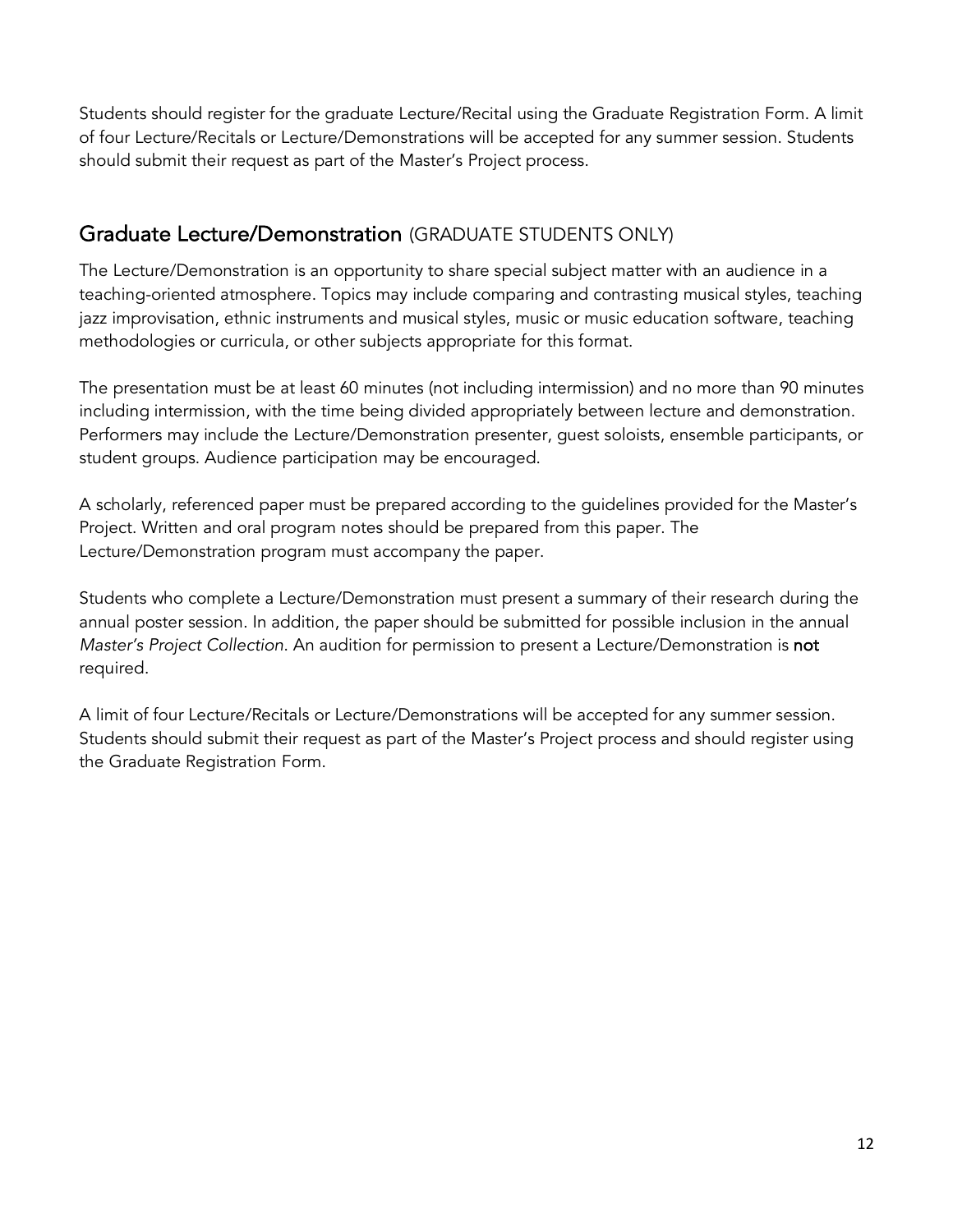## VanderCook College of Music Undergraduate Recital Request Form Spring 2020 – Due 1/24/20

(Updated 1/7/20)

*Please carefully read and complete this form. Note that only fully completed forms can be processed. Also be aware that because of the many factors involved in recital scheduling, requests cannot be guaranteed.* 

|                                                      |  | There are four (4) possible recital configurations for undergraduates. Choose your first preference below:                                                                                                                                                                                                                                                                                       |                                                                                                                                  |
|------------------------------------------------------|--|--------------------------------------------------------------------------------------------------------------------------------------------------------------------------------------------------------------------------------------------------------------------------------------------------------------------------------------------------------------------------------------------------|----------------------------------------------------------------------------------------------------------------------------------|
|                                                      |  |                                                                                                                                                                                                                                                                                                                                                                                                  |                                                                                                                                  |
|                                                      |  |                                                                                                                                                                                                                                                                                                                                                                                                  |                                                                                                                                  |
| director of applied studies confirms the final date. |  | Each recitalist must fill out a form. The completed forms of all recitalists on the same program should be stapled together and<br>submitted to the director of applied studies. Your preferred dates (listed below) must be confirmed by all parties involved,<br>including other recitalists and their teachers. Accompanists will be assigned in consultation with the piano faculty once the |                                                                                                                                  |
|                                                      |  | the updated Recital Date Calendar posted outside the office of the director of applied studies before submitting your dates, in<br>order to assure that they are still available. Dates will be confirmed on a first come, first served basis. However, the Recital<br>Request Form must be submitted to the director of applied studies no later than <b>FRIDAY, JANUARY 24, 2020</b> .         | Below please list two requested dates, at least seven days apart, from the "List of Possible Recital Dates - Spring 2020." Check |
| 1 <sup>st</sup> Choice                               |  |                                                                                                                                                                                                                                                                                                                                                                                                  |                                                                                                                                  |
| 2 <sup>nd</sup> Choice                               |  |                                                                                                                                                                                                                                                                                                                                                                                                  |                                                                                                                                  |
|                                                      |  |                                                                                                                                                                                                                                                                                                                                                                                                  |                                                                                                                                  |
|                                                      |  |                                                                                                                                                                                                                                                                                                                                                                                                  |                                                                                                                                  |

Teacher's Signature (confirming the dates requested above)

N. B. The Recital Repertoire Approval/Dress Rehearsal Scheduling Form will be due Friday, February 7, 2020.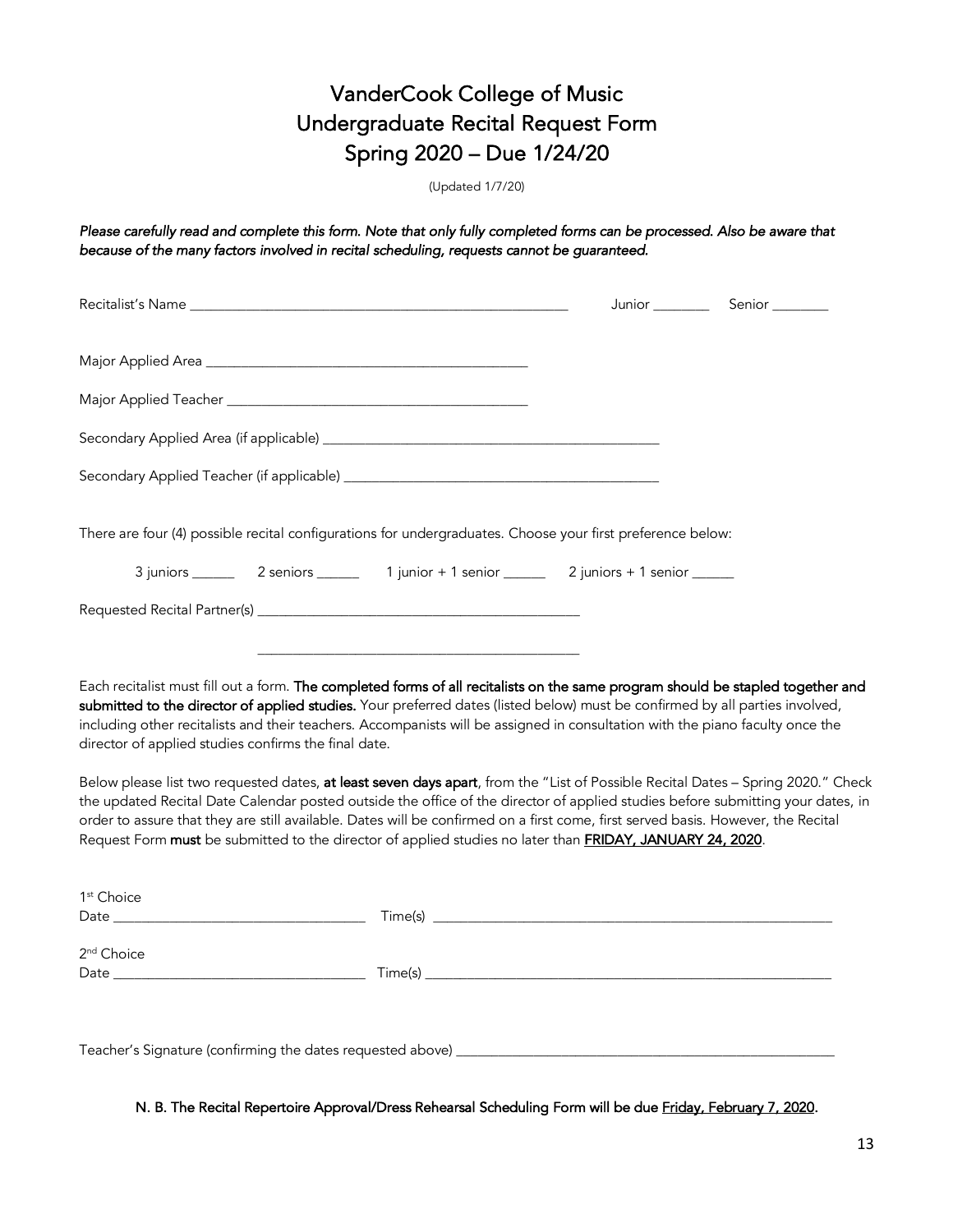## VanderCook College of Music Graduate Recital Request Form (Lecture/Recital or Lecture/Demonstration)

(Updated 1/7/20)

*Please carefully read and complete this form. Note that only fully completed forms can be processed. Also be aware that because of the many factors involved in recital scheduling, requests cannot be guaranteed.* 

Recitalist's Name \_\_\_\_\_\_\_\_\_\_\_\_\_\_\_\_\_\_\_\_\_\_\_\_\_\_\_\_\_\_\_\_\_\_\_\_\_\_\_\_\_\_\_\_\_\_\_\_\_\_\_\_\_\_\_

Proposed Topic \_\_\_\_\_\_\_\_\_\_\_\_\_\_\_\_\_\_\_\_\_\_\_\_\_\_\_\_\_\_\_\_\_\_\_\_\_\_\_\_\_\_\_\_\_\_\_\_\_\_\_\_\_\_\_\_\_\_\_\_\_\_\_\_\_\_\_\_\_\_\_\_\_\_\_\_\_\_\_\_\_\_\_\_\_\_\_

Graduate Lecture/Recitals and Lecture/Demonstration are scheduled on the first four Thursday evenings (7:00 pm) of the six-week summer session. Please indicate date preferences below:

\_\_\_\_\_\_\_\_\_\_\_\_\_\_\_\_\_\_\_\_\_\_\_\_\_\_\_\_\_\_\_\_\_\_\_\_\_\_\_\_\_\_\_\_\_\_\_\_\_\_\_\_\_\_\_\_\_\_\_\_\_\_\_\_\_\_\_\_\_\_\_\_\_\_\_\_\_\_\_\_\_\_\_\_\_\_\_\_\_\_\_\_\_\_\_\_\_\_\_\_\_\_

\_\_\_\_\_\_\_\_\_\_\_\_\_\_\_\_\_\_\_\_\_\_\_\_\_\_\_\_\_\_\_\_\_\_\_\_\_\_\_\_\_\_\_\_\_\_\_\_\_\_\_\_\_\_\_\_\_\_\_\_\_\_\_\_\_\_\_\_\_\_\_\_\_\_\_\_\_\_\_\_\_\_\_\_\_\_\_\_\_\_\_\_\_\_\_\_\_\_\_\_\_\_

1<sup>st</sup> Choice

| Dat | $\sim$<br>$-$<br>л<br>--- |
|-----|---------------------------|
|-----|---------------------------|

2<sup>nd</sup> Choice

Date \_\_\_\_\_\_\_\_\_\_\_\_\_\_\_\_\_\_\_\_\_\_\_\_\_\_\_\_\_\_\_\_\_\_\_\_ Time 7:00 pm

Teacher/Advisor's Signature (confirming the dates requested above) \_\_\_\_\_\_\_\_\_\_\_\_\_\_\_\_\_\_\_\_\_\_\_\_\_\_\_\_\_\_\_\_\_\_\_\_\_\_\_\_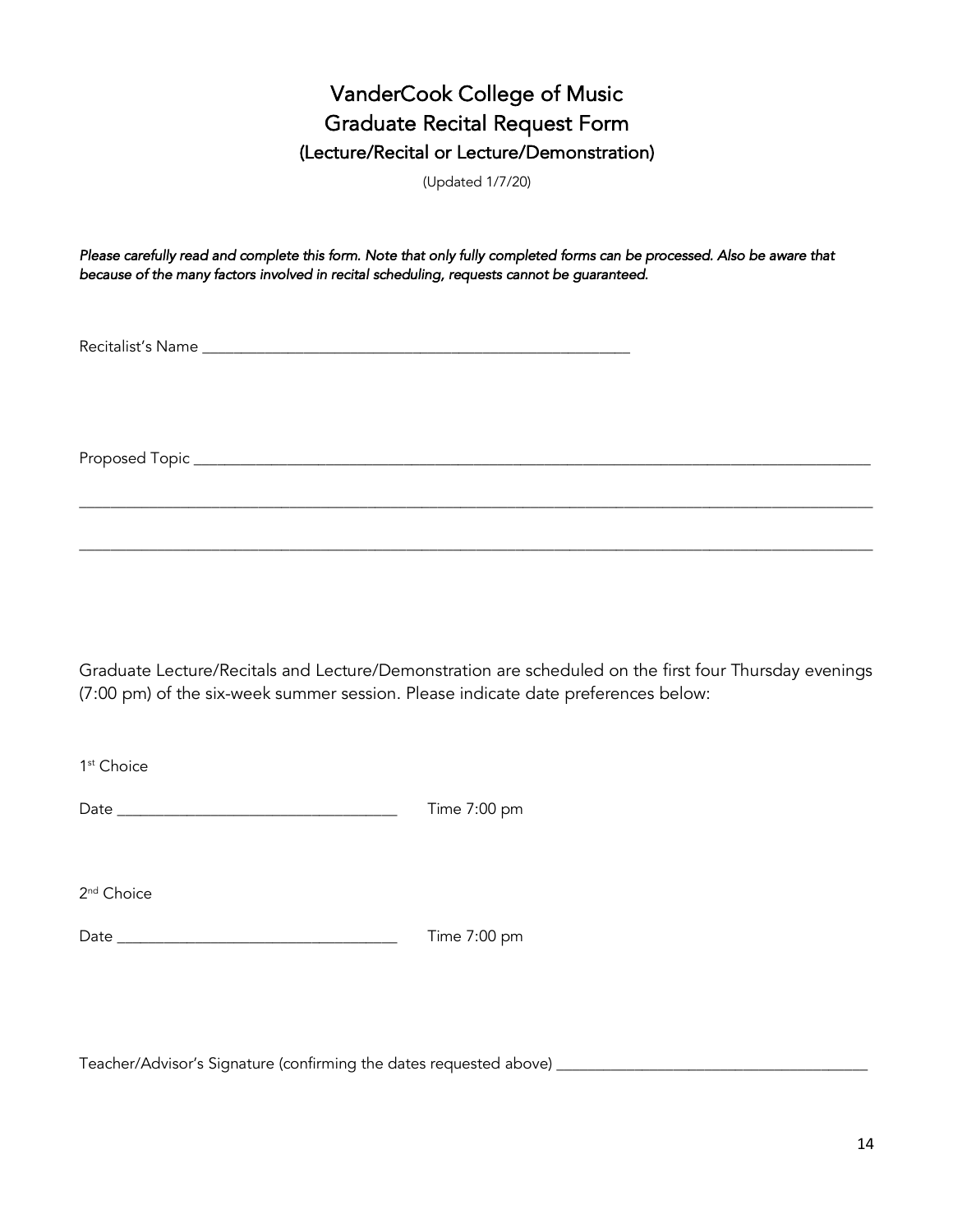## VanderCook College of Music Recital Repertoire Approval/Dress Rehearsal Form Spring 2020 – Due 2/7/20

(Updated 1/7/20)

*The purpose of this form is to:* 

- *Outline the recitalist's proposed repertoire.*
- *Provide a forum for the teacher(s) to certify that the student is on track to successfully perform the recital and that the length of the student's program falls within the appropriate time frame.*
- *Confirm a dress rehearsal date and time*

*This form must be submitted to the director of applied studies no later than FRIDAY, February 7, 2020.* 

| Recitalist's Name     |      | Junior Senior Grad |  |
|-----------------------|------|--------------------|--|
| Approved Recital Date | Time |                    |  |

 Junior Recitals: 15 to 20 minutes of music (of which a maximum of 5 minutes may be in a secondary area) Senior Recitals: 30 to 45 minutes of music (of which a maximum of 10 minutes may be in a secondary area) Graduate Recitals: a minimum of 55 minutes of music, but not to exceed 90 minutes including lecture

| Composer<br>(include dates) | <b>Composition Title</b><br>(include movement titles if applicable) | Instrumentation<br>(include names of assisting | Timing<br>(as you perform it) |
|-----------------------------|---------------------------------------------------------------------|------------------------------------------------|-------------------------------|
|                             |                                                                     | personnel)                                     |                               |
|                             |                                                                     |                                                |                               |
|                             |                                                                     |                                                |                               |
|                             |                                                                     |                                                |                               |
|                             |                                                                     |                                                |                               |
|                             |                                                                     |                                                |                               |
|                             |                                                                     |                                                |                               |
|                             |                                                                     |                                                |                               |
|                             |                                                                     |                                                |                               |
|                             |                                                                     |                                                |                               |
|                             |                                                                     |                                                |                               |
|                             |                                                                     |                                                |                               |
|                             |                                                                     |                                                |                               |
|                             |                                                                     |                                                |                               |
|                             |                                                                     |                                                |                               |
|                             |                                                                     |                                                |                               |
|                             |                                                                     |                                                |                               |
|                             |                                                                     | Total:                                         |                               |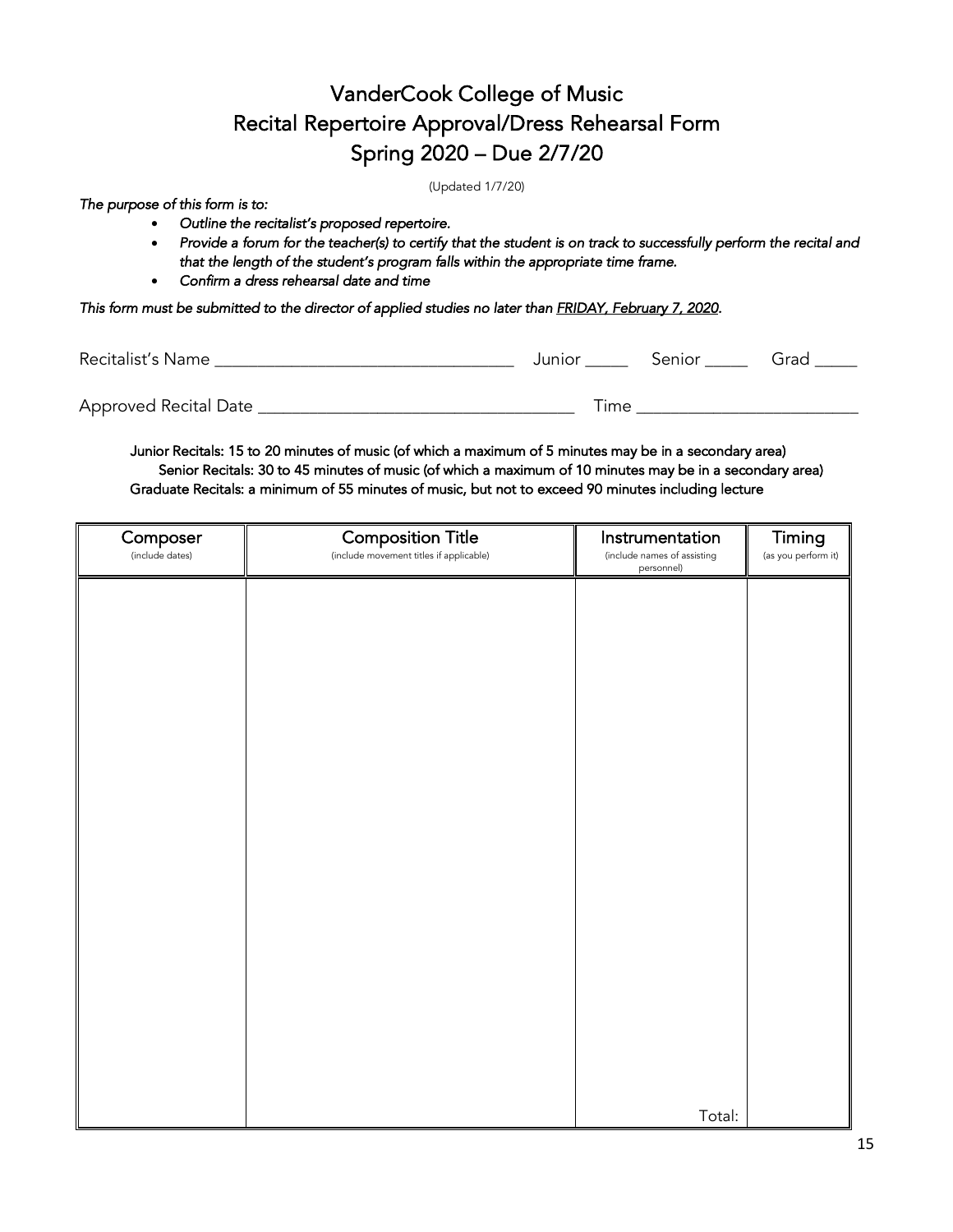#### Confirmed Dress Rehearsal Information

This section must be completed by a Front Office Manager

| Start Time _________________________________ |            |       |
|----------------------------------------------|------------|-------|
|                                              |            |       |
|                                              |            |       |
|                                              |            |       |
| <b>Front Office Manager</b>                  | signature: | date: |

By signing below the teacher(s) is/are confirming that:

- (a) the length of the program falls within the stated guidelines.
- (b) the recitalist is on track to perform the recital as listed on the reverse side of this form.
- (c) they are available to attend the dress rehearsal as noted above.

By signing below the collaborative pianist is confirming that they have agreed to play the recital, have received all of the music from the student, and are available to attend the dress rehearsal as noted above.

| Recitalist                       | signature: | date: |
|----------------------------------|------------|-------|
| <b>Major Applied Teacher</b>     | signature: | date: |
| <b>Secondary Applied Teacher</b> | signature: | date: |
| <b>Collaborative Pianist</b>     | signature: | date: |

Do you have any additional instrument needs (i. e. two pianos)? \_\_\_\_\_\_\_\_\_\_\_\_\_\_\_\_

Do you have any special audio-visual needs? \_\_\_\_\_\_\_\_\_\_\_\_\_\_\_\_\_\_\_\_\_\_\_\_\_\_\_\_\_\_\_\_\_\_\_\_\_\_\_\_\_\_\_\_

Are you planning to host a reception? YES NO

#### SUBMIT COMPLETED FORM TO THE DIRECTOR OF APPLIED STUDIES NO LATER THAN FRIDAY, FEBRUARY 7, 2020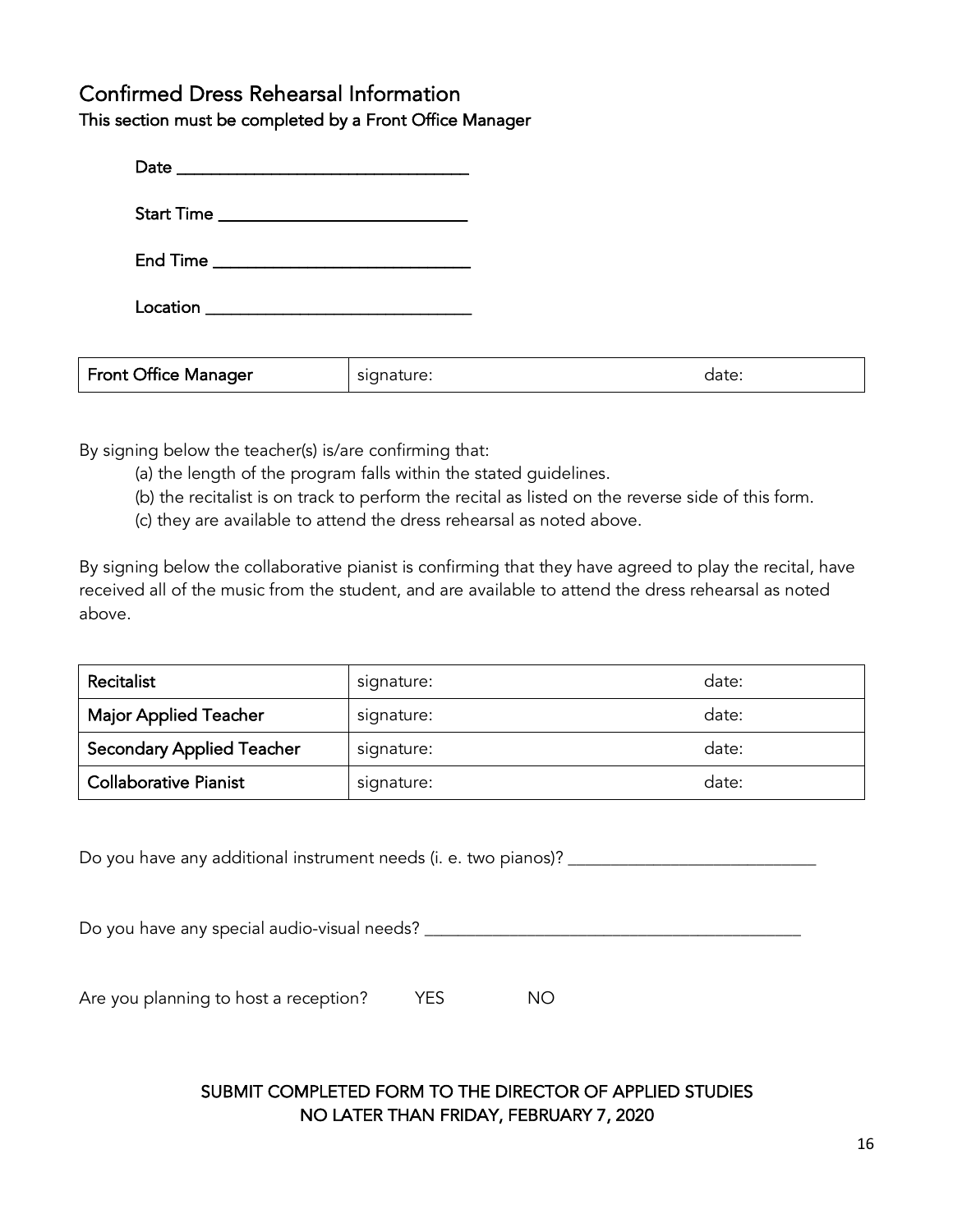## VanderCook College of Music Lecture/Demonstration Approval & Dress Rehearsal Form

(Updated 1/7/20)

Student's Name: \_\_\_\_\_\_\_\_\_\_\_\_\_\_\_\_\_\_\_\_\_\_\_\_\_\_\_\_\_\_\_\_\_\_\_\_\_\_\_\_\_\_\_\_\_\_\_\_\_\_\_\_\_\_\_\_\_\_\_\_\_\_\_\_\_\_\_\_\_\_\_\_\_\_\_\_\_

| Topic To Be Presented       |             |
|-----------------------------|-------------|
| Project Advisor             | (signature) |
| <b>Performing Musicians</b> |             |

The major project advisor is responsible for approving the tentative program content. The Lecture/Demonstration program must comply with the guidelines published in the Graduate Student Handbook and posted on the VanderCook website.

#### PROPOSED PROGRAM

(adapt form below as needed)

| Composer<br>(include dates) | <b>Composition Title</b><br>(include movement titles if applicible.) | Instrumentation<br>(include names of assisting personnel) | Timing<br>(as you perform it) |
|-----------------------------|----------------------------------------------------------------------|-----------------------------------------------------------|-------------------------------|
|                             |                                                                      |                                                           |                               |
|                             |                                                                      |                                                           |                               |
|                             |                                                                      |                                                           |                               |
|                             |                                                                      |                                                           |                               |
|                             |                                                                      |                                                           |                               |
|                             |                                                                      |                                                           |                               |
|                             |                                                                      |                                                           |                               |
|                             |                                                                      |                                                           |                               |
|                             |                                                                      |                                                           |                               |
|                             |                                                                      |                                                           |                               |
|                             |                                                                      |                                                           |                               |
|                             |                                                                      |                                                           |                               |
|                             |                                                                      |                                                           |                               |
|                             |                                                                      | Total:                                                    |                               |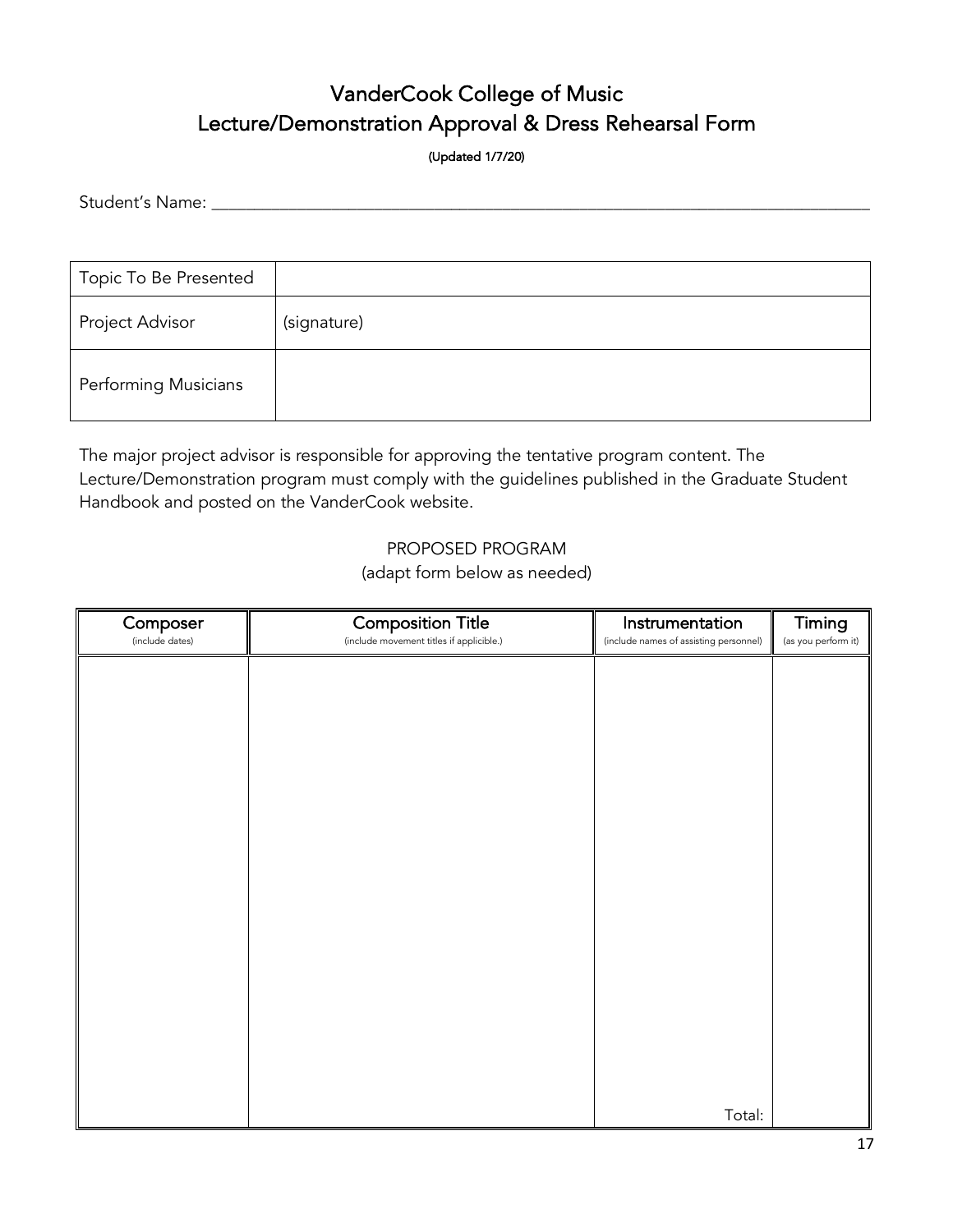The presentation must be no less than 60 minutes (not including intermission) and no more than 90 minutes (including intermission), with the time being divided appropriately between lecture and demonstration.

Date(s) requested: \_\_\_\_\_\_\_\_\_\_\_\_\_\_\_\_\_\_\_\_\_\_\_\_ Room: Q120 100 130

Time of Lecture/Demonstration: \_\_\_\_\_\_\_\_\_\_\_\_\_\_\_\_\_\_\_\_\_

## Confirmed Dress Rehearsal Information

This section must be completed by a Front Office Manager

| End Time _________________________________                                                            |                                                                                                          |
|-------------------------------------------------------------------------------------------------------|----------------------------------------------------------------------------------------------------------|
|                                                                                                       |                                                                                                          |
| <b>Front Office Manager</b>                                                                           | (signature)                                                                                              |
|                                                                                                       |                                                                                                          |
|                                                                                                       |                                                                                                          |
| Are you planning to host a reception?                                                                 | <b>YES</b><br><b>NO</b>                                                                                  |
| Lecture/Demonstration date requested.                                                                 | This request must be submitted to the director of applied studies at least 30 calendar days prior to the |
| This request is approved and submitted by:                                                            |                                                                                                          |
|                                                                                                       |                                                                                                          |
| Student:<br>the control of the control of the control of the control of the control of the control of | Date: $\_\_$                                                                                             |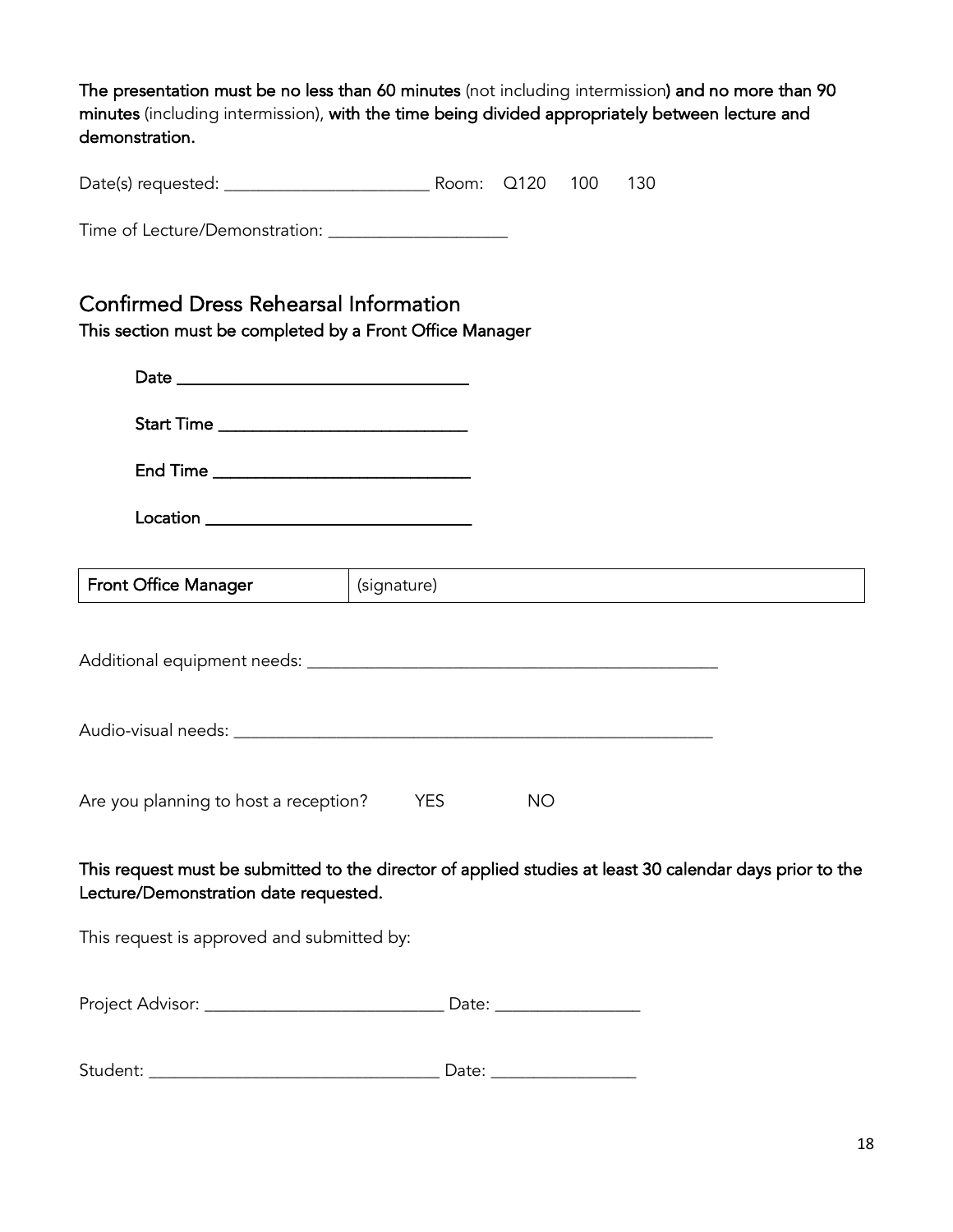#### Undergraduate Recital Logistics Checklist – Spring 2020

Recitalist's Name \_\_\_\_\_\_\_\_\_\_\_\_\_\_\_\_\_\_\_\_\_\_\_\_\_\_\_\_\_\_\_

*In order to present a successful recital, it is necessary to carefully plan and execute a number of important details in a timely fashion. Below are several logistical tasks that will be assessed for completeness, accuracy, and adherence to deadlines. These will comprise 10% of the final recital grade.* 

*It is recommended that you keep track of these details on the checklist below.*

|     | 1. Undergraduate Recital Request Form - Due Friday, January 24, 2020                                          |
|-----|---------------------------------------------------------------------------------------------------------------|
| - 1 | Date submitted ______________________________                                                                 |
|     | 2. Recital Repertoire Approval/Dress Rehearsal Form - Due Friday, February 7, 2020                            |
|     | 3. Program Information Template (available on VCM website) - Due 21 days before recital date                  |
|     |                                                                                                               |
|     |                                                                                                               |
|     | 4. Recital Day Preparation Tasks - Due 14 days before recital date                                            |
|     | Set-up chart for each piece                                                                                   |
| . I | Names of set-up person, door person, and page turner<br>Date submitted __________________________________     |
|     | Recital remarks (may be written or audio - 3 minute maximum)<br>Date submitted ______________________________ |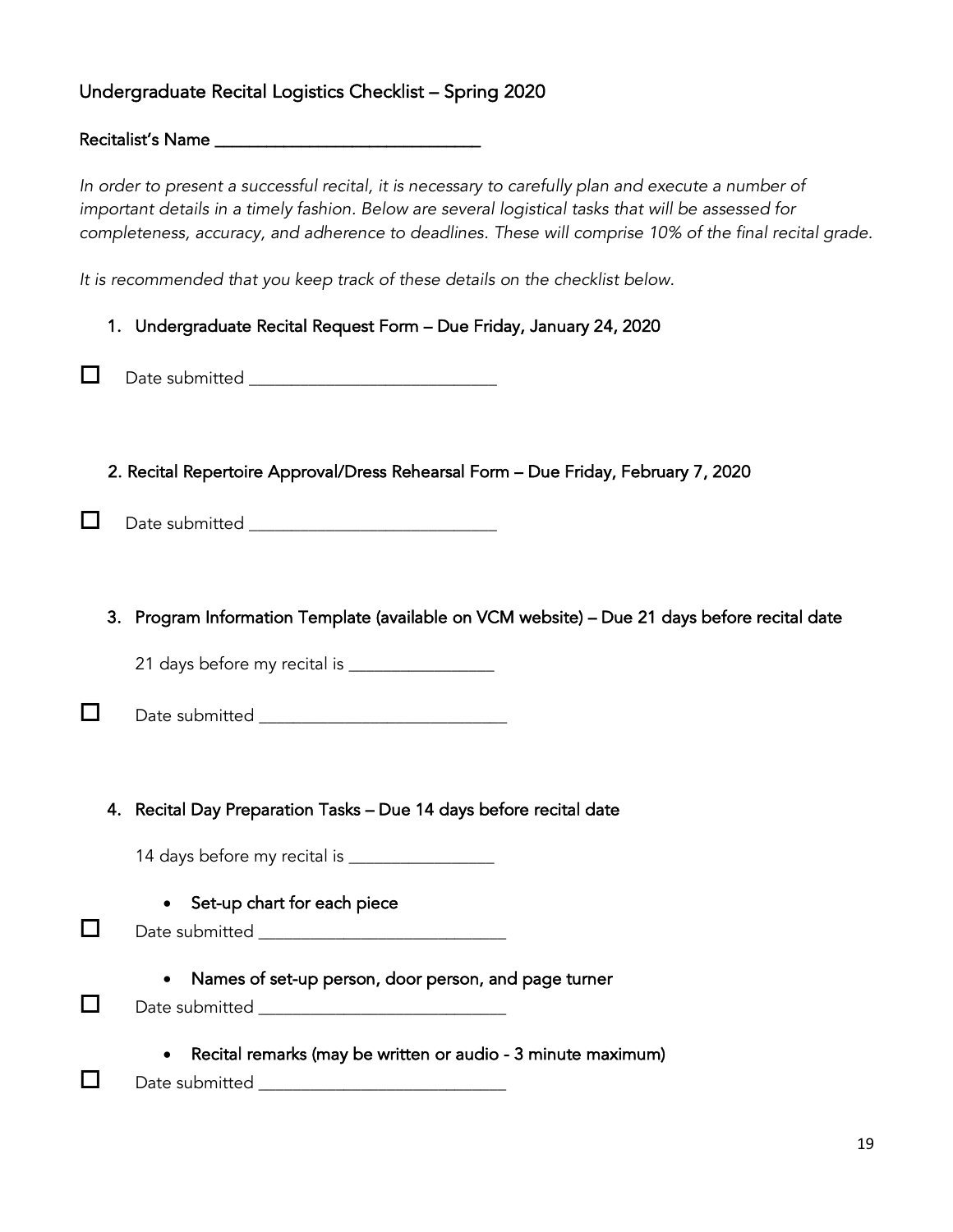

#### Style Guide for Recital Programs 2019-20

Music educators are often called upon to produce concert programs. The purpose of this guide is to outline a standard, professionally accepted method of listing musical works on programs. With some modifications, it is based on *Writing about Music: A Style Sheet* by D. Kern Holoman (Oakland, CA: University of California Press, 2014). While these guidelines should be carefully adhered to when completing the VanderCook Recital Program Template, it is hoped that they will serve as a resource in other situations as well.

#### 1. Titles of Musical Works

- 1.1 Work titles are capitalized based on the language used.
	- English capitalize the first word and all following words except for articles, prepositions, and conjunctions.

Fanfare for the Common Man (1942) Aaron Copland

- 
- French capitalize all words up to and including the first noun. Thereafter, all words are lowercase with the exception of proper nouns.

Messe solennelle à Sainte Cécile<br>
Charles Gounod

• German – capitalize the first word and all nouns.

Wachet auf, ruft uns die Stimme, BWV 140 Johann Sebastian Bach

• Italian and Spanish – capitalize the first word and proper nouns; all other words are lowercase.

Le nozze di Figaro, K. 492 Molfgang Amadeus Mozart Noches en los jardines de España, G. 49 Manuel de Falla

1.2 The words "major" and "minor" are capitalized in a title.

Sonata in E Minor, Op. 7 Edvard Grieg

 1.3 The words "flat" and "sharp" used in relation to a key are lowercase and should be hyphenated with their letter.

Concerto in E-flat Major, Op. 73 Ludwig van Beethoven

 1.4 Include all pertinent opus numbers, catalog numbers, and key designations. Number is abbreviated as "No." Opus is abbreviated as "Op." When "Op." and "No." are used consecutively, no comma is needed.

> Symphony No. 5 in B-flat Major, Op. 100 Sergei Prokofiev Sonata in F-sharp Minor, Op. 120 No. 2 Johannes Brahms

1.5 Works from the 20<sup>th</sup> or 21<sup>st</sup> century should include the date of composition (not the copyright date) in parentheses at the end of the full title.

Symphony of Psalms (1930) Igor Stravinsky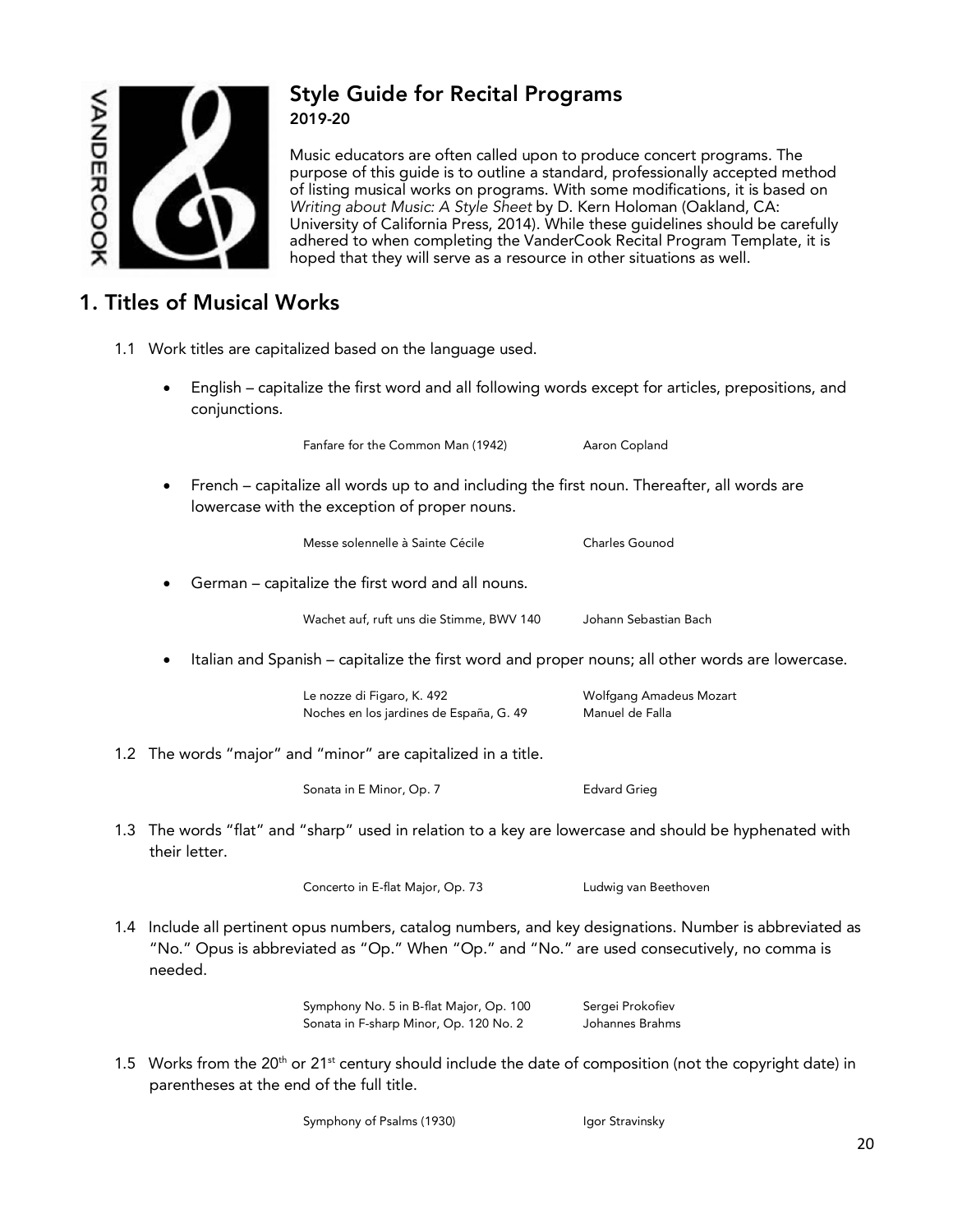1.6 Thematic catalog numbers should be included and are abbreviated based on their cataloger's name. They are typically followed by a period except Werke-Verzeichnis designations such as BWV (Bach-Werke-Verzeichnis), FWV (Franck-Werke-Verzeichnis), HWV (Handel-Werke-Verzeichnis), etc.

> Examples of catalog abbreviations: D. - for Otto Erich Deutsch, Schubert's cataloger H. - for D. Kern Holoman, Berlioz's cataloger Hob. - for Anthony van Hoboken, Haydn's cataloger K. - for Ludwig Ritter von Köchel, Mozart's cataloger

1.7 Descriptive titles given by the composer follow the formal title in quotation marks.

Symphony No. 4, Op. 29, "The Inextinguishable" Carl Nielsen

 1.8 Works commonly referred to by titles not given by the composer are put in quotation marks and enclosed by parentheses.

Symphony No. 8 in B Minor ("Unfinished") Franz Schubert

- 
- 1.9 A song or movement from a larger work should appear in normal font, even if the title is in a foreign language. The song or movement is followed by a comma, the word "from" and then the title of the larger work of which it is a part (in italics).

Ich grolle nicht, from *Dichterliebe*, Op. 48 Robert Schumann O mio babbino caro, from *Gianni Schicchi* (1918) Giacomo Puccini Gloria, from *La Fiesta de la Posada* (1975) Dave Brubeck

 1.10 Movement titles are indented one tab directly under the work title. They are capitalized according to the same language-based rules as work titles. If all movements of a work are performed, they are not numbered.

> Symphony in D Minor, FWV 48 César Franck Lento—Allegro ma non troppo (1822-1890) Allegretto Finale: Allegro non troppo

 1.11 If only selected movements of a work are performed, movement numbers are given in uppercase Roman numerals.

> Suite of Old American Dances (1949) **Robert Russell Bennett** I. Cake Walk (1894-1981) II. Schottische V. Rag

 1.12 If no movement title or tempo marking is indicated, but there is a metronome marking given, that should be listed in the place of a tempo marking.

> Nine French-American Rudimental Solos, Vol. 1 (2007) Joseph Tompkins  $VI. \quad J = 80-84$  (b. 1970)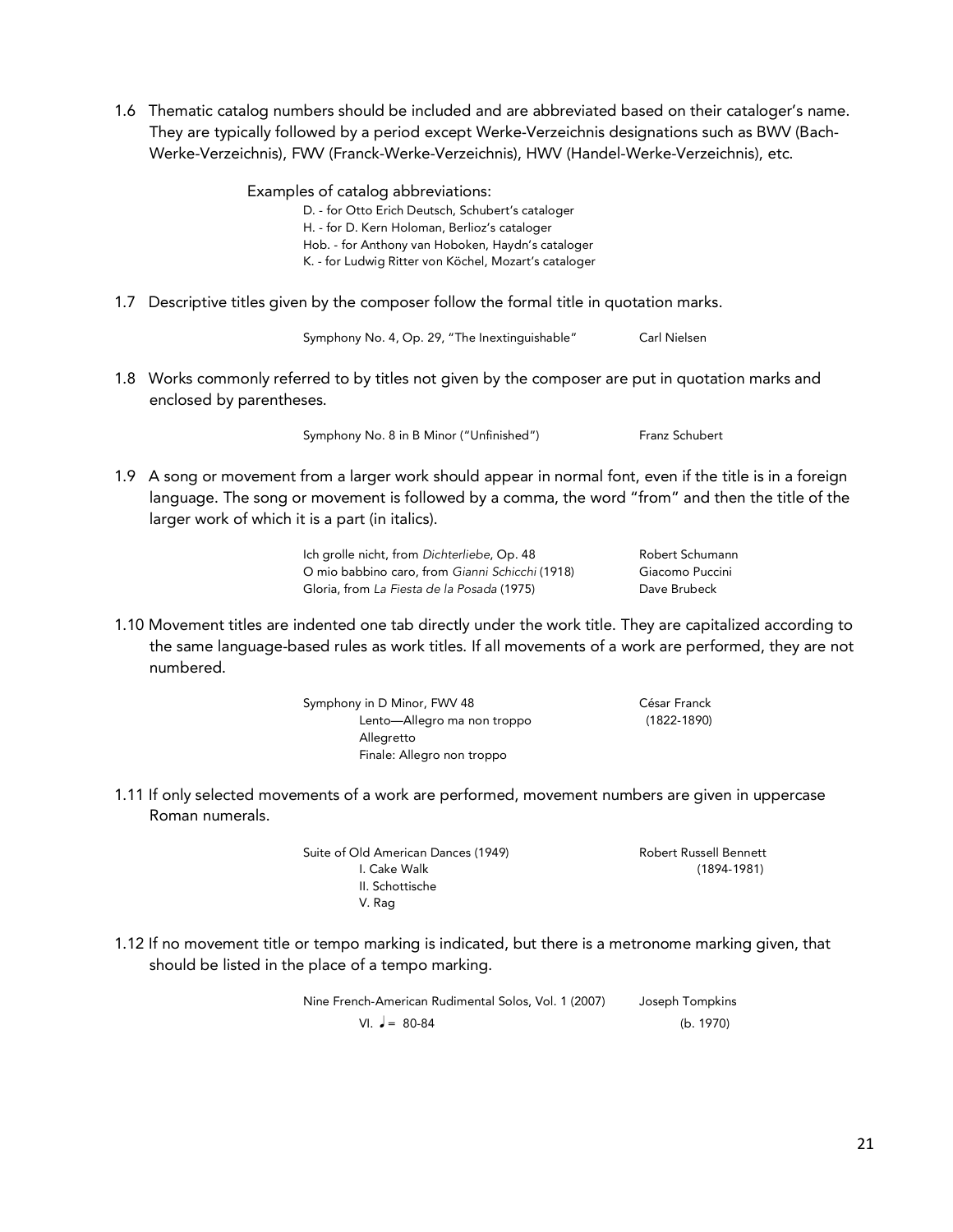#### 2. Composer Information

2.1 Use English or Anglicized names for composers.

Tchaikovsky (not Chaikovsky) Prokofiev (not Prokofieff) Schoenberg (not Schönberg)

2.2 Include full first and last names. Use middle names only when commonly used.

Gabriel Fauré (not G. Fauré or Gabriel Urbain Fauré) Claude Debussy (not C. Debussy or Achille-Claude Debussy) George Frideric Handel (not G. F. Handel or George Handel)

 2.3 Composer dates are enclosed in parentheses underneath the composer's name. If a composer is still living, the birth date is given in parentheses with the abbreviation "b."

| The Best of Rooms (1963)  | Randall Thompson |
|---------------------------|------------------|
|                           | $(1899-1984)$    |
|                           |                  |
| There Will Be Rest (2000) | Frank Ticheli    |
|                           | (b. 1958)        |

 2.4 If more than one piece by a given composer appears on a program, it is only necessary to give his/her dates for the first work listed.

| Scherzo No. 1 in D Minor, Op. 10                  | Clara Schumann<br>$(1819-1896)$ |
|---------------------------------------------------|---------------------------------|
| Piano Trio, Op. 11                                | Fanny Hensel<br>$(1805 - 1847)$ |
| Three Romances, Op. 21                            | Clara Schumann                  |
| Andante con moto, from Songs Without Words, Op. 2 | Fanny Hensel                    |

 2.5 The name of an arranger or transcriber should appear underneath the composer's dates, with the abbreviation "arr." or "trans." before the name.

| March, from Symphonic Metamorphoses on Themes by | Paul Hindemith      |
|--------------------------------------------------|---------------------|
| Carl Maria von Weber (1943)                      | $(1895 - 1963)$     |
|                                                  | trans. Keith Wilson |

#### 3. Translations

Vocalists must provide side-by-side translations of songs or arias sung in a language other than English. It is the vocalist's responsibility to find, type, copy, and distribute these translations. It is recommended that these translations be the same size as the program, but may not exceed letter size. Each translation should be titled and the original author or librettist indicated under the foreign language text. The name of the person who translated the text into English should be listed under the translation. All translations must be approved by the vocalist's teacher and the director of applied studied.